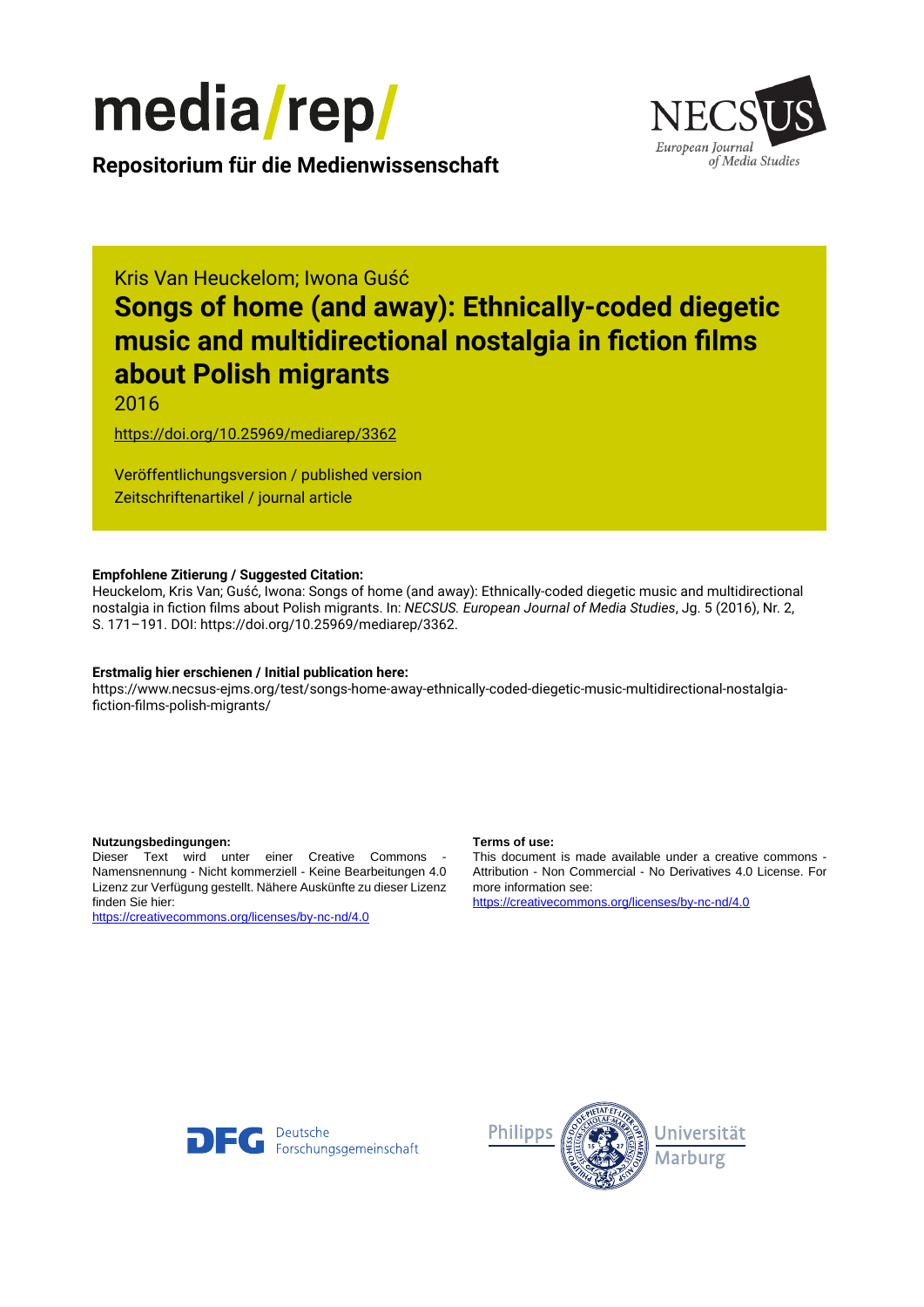

## **Songs of home (and away): Ethnically-coded diegetic music and multidirectional nostalgia in fiction films about Polish migrants**

Kris Van Heuckelom & Iwona Guść

NECSUS 5 (2), Autumn 2016: 171–191 URL: [https://necsus-ejms.org/songs-home-away-ethnically-coded](https://necsus-ejms.org/songs-home-away-ethnically-coded-diegetic-music-multidirectional-nostalgia-fiction-films-polish-migrants/)[diegetic-music-multidirectional-nostalgia-fiction-films-polish-mi](https://necsus-ejms.org/songs-home-away-ethnically-coded-diegetic-music-multidirectional-nostalgia-fiction-films-polish-migrants/)[grants/](https://necsus-ejms.org/songs-home-away-ethnically-coded-diegetic-music-multidirectional-nostalgia-fiction-films-polish-migrants/)

**Keywords**: [\(multidirectional\) nostalgia,](https://necsus-ejms.org/tag/multidirectional-nostalgia/) [ethnically-coded music,](https://necsus-ejms.org/tag/ethnically-coded-music/) [film](https://necsus-ejms.org/tag/film-music/)  [music,](https://necsus-ejms.org/tag/film-music/) [home,](https://necsus-ejms.org/tag/home/) [migration film,](https://necsus-ejms.org/tag/migration-film/) Polish [migrants](https://necsus-ejms.org/tag/polish-migrants/)

'More, Olek, more, please … Sing, sing … sing a song!' – Norwegian host addressing his Polish guest (in *Cabin Fever*) [1]

## **Introduction**

One of the understudied aspects of the expanding body of migration-themed European fiction film is the widespread use of ethnically-coded music. So far, research on the subject has dealt primarily with the most prominent strands of migrant and diasporic cinema: German-Turkish, French-Maghrebi, and British-Asian. Some of its practitioners (Fatih Akin, Tony Gatlif, and Gurinder Chadha, to name the most notable examples) have become known for the hybridity of their film scores (which typically blur linguistic, generic, and cultural boundaries).[2] Other cinematic treatments of the postcolonial diaspora, in turn, tend to foreground the subversive potential of 'impure' music genres such as raï, Reggae, and hip hop (which serve as aural signifiers of [sub]cultural difference and resistance against the socio-political mainstream).[3] Yosefa Loshitzky, for her part, has pointed to the orientalising effect of ethnic singing performances carried out by immigrant characters with a non-European background.[4]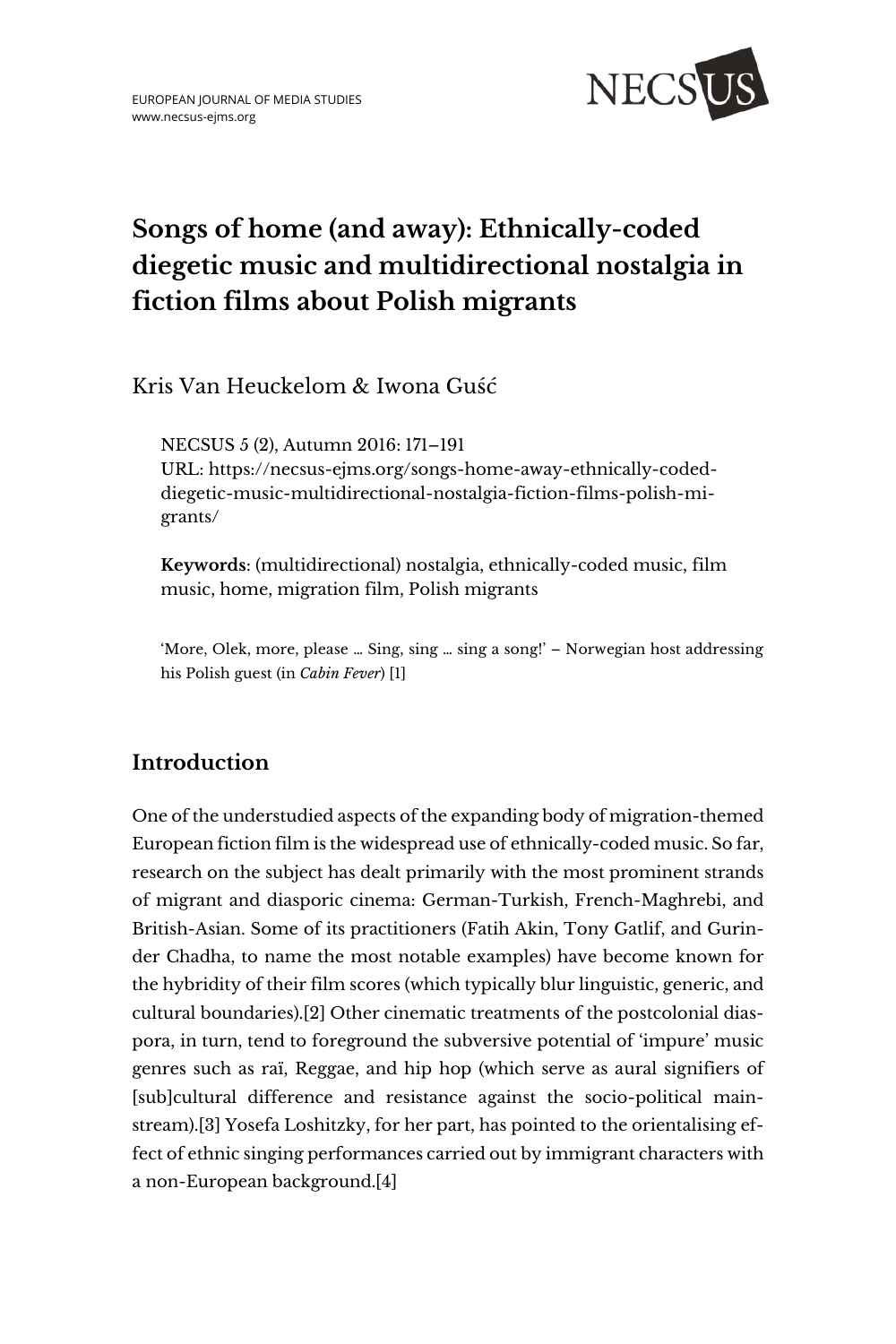Inasmuch as films revolving around migrants and ethnics of Asian and African extraction combine a sense of auditory (linguistic and musical) Otherness with a sense of visual (racial) difference, the question arises as to how musical performances are functionalised on screen in the case of narratives about ethnically-distinct but racially 'invisible' immigrants. In order to address this question we have chosen to focus on the 'musical' representation of one such group: migrants from Poland. The Polish sample, we believe, offers an interesting frame of reference, not only in view of the Poles' ethnic yet non-racial Otherness but also because newcomers from Poland have received considerable on-screen visibility (and audibility) across the European continent, especially after the fall of the Iron Curtain. Another significant element that adds to the relevance of the Polish case is the long-standing cultural (literary and cinematic) tradition of associating Polishness with musicality.

While taking an empirical approach towards the subject, this article draws on a corpus of approximately 20 films featuring expatriate Polish characters and produced in a wide variety of (mainly European) countries (Figure 1). Throughout the analysis we will rely not only on the film texts themselves but also on the input which we received from various film professionals involved (directors, screenwriters, and actors), as it will allow us to shed an insider's light on the directorial and editorial choices that led to the ultimate version of the film text and the soundtrack.[5] Conceptually and theoretically, we will closely engage with the notion of nostalgia and its intricate connection with (film) music. Informed by Svetlana Boym's writings on the subject as well as by Caryl Flinn's discussion of gender and nostalgia in the classical Hollywood film score and Phil Powrie's observations on 'soundscapes of loss' in French cinema,[6] our analysis of the Polish sample will lead to the detection of a particular form of nostalgic affect which can be labelled 'multidirectional nostalgia'. As we will argue, this recurring musical trope in films dealing with Polish migrants is indicative of their status as 'close relatives' rather than as distant, racially-different Others.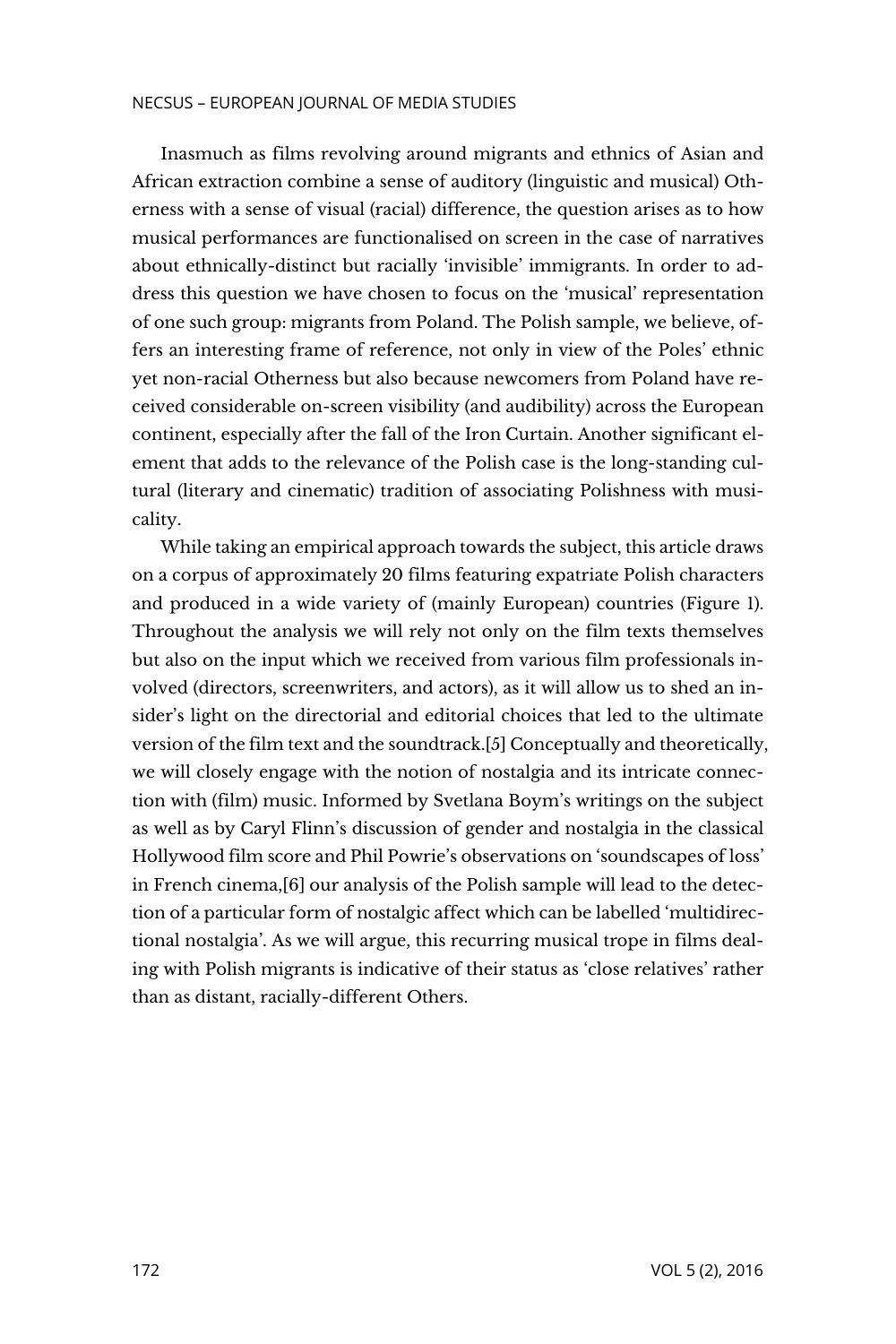| Original title, year and English title                                                  | Dir(ector) / Scr(eenplay)                                                       |
|-----------------------------------------------------------------------------------------|---------------------------------------------------------------------------------|
| Stormy Monday, 1988                                                                     | Dir. & scr. Mike Figgis                                                         |
| Überall ist es besser wo wir nicht sein. 1989 [The Grass is<br>Greener Everywhere Else] | Dir. Michael Klier / Scr. Klier & Gustaw Barwicki                               |
| (Av Carmela), 1990                                                                      | Dir. Carlos Saura / Scr. Saura & Rafael Azcona                                  |
| Le brasier [The Blaze], 1991                                                            | Dir. Eric Barbier / Scr. Eric & Jean-Pierre Barbier                             |
| Trois couleurs: Blanc [Three Colours: White], 1994                                      | Dir. Krzysztof Kieślowski / Scr. Kieślowski & Krzysztof Piesiewicz              |
| Gli occhi stanchi, 1995 [Weary Eyes]                                                    | Dir. Corso Salani / Scr. Salani & Monica Rametta                                |
| Herz aus Stein, 1995 [Heart of Stone]                                                   | Dir. Nikos Ligouris / Scr. Ligouris & Claus Wilbrandt                           |
| Engelchen, 1996 [Little Angel]                                                          | Dir. & scr. Helke Misselwitz                                                    |
| Svenska hjältar, 1997 [Expectations]                                                    | Dir. Daniel Bergman / Scr. Reidar Jönsson                                       |
| Une minute de silence, 1998 [One Minute of Silence]                                     | Dir. & scr. Florent Emilio Siri                                                 |
| De Poolse bruid, 1998 [The Polish Bride]                                                | Dir. Karim Traidia / Scr. Kees van der Hulst                                    |
| La ballata dei lavavetri, 1998 [The Ballad of the Windscreen<br>Washers]                | Dir. Peter Del Monte / Scr. Del Monte, Edoardo Albinati & Sergio Bazzini        |
| Small Time Obsession, 2000                                                              | Dir. & scr. Piotr Szkopiak                                                      |
| Når nettene blir lange, 2000 [Cabin Fever]                                              | Dir. & ser. Mona J. Hoel                                                        |
| Jedermanns Fest, 2002 [Everyman's Feast]                                                | Dir. & ser. Fritz Lehner                                                        |
| Polonaise, 2002                                                                         | Dir. Nicole van Kilsdonk / Scr. Kilsdonk, Olivier Nilsson-Julie, Justus van Oel |
| Zutaten für Träume, 2003 [Ingredients for Dreams]                                       | Dir. & scr. Gordian Maugg                                                       |
| Ladies in Lavender, 2004                                                                | Dir. & scr. Charles Dance                                                       |
| Upperdog, 2009                                                                          | Dir. & scr. Sara Johnsen                                                        |
| Ima Shel Valentina, 2009 [Valentina's Mother]                                           | Dir. Matti Harari, Arik Lubetzki / Scr. Savyon Liebrecht & Lubetzki             |
| Lena, 2011                                                                              | Dir. Christophe Van Rompaey / Scr. Mieke de Jong                                |
| Onder ons, 2011 [Among Us]                                                              | Dir. Marco van Geffen / Scr. Van Geffen & Jolein Laarman                        |
| Le femme du Vème, 2011 [The Woman in the Fifth]                                         | Dir. Paweł Pawlikowski / Scr. Douglas Kennedy (novel) & Pawlikowski             |

Fig. 1: Fiction films dealing with Polish expatriates and featuring diegetic Polish music.

#### **The Polish 'musical genius'**

Set in a coastal village in the mid-1930s, the 2004 British drama *Ladies in Lavender* (Charles Dance) offers the story of two elderly sisters looking after a young foreigner who washed up on the shore of Cornwall. The mysterious stranger turns out to be a violinist from Poland (Andrea Marowski) whose artistic personality and energetic musical performances shake things up in the small village (while also seriously affecting the daily routines of his two caring hosts). Based on the eponymous short story written by William J. Locke (1916), the film casts German actor Daniel Brühl in a role that is solidly anchored in 19th and early 20th century perceptions of the Polish national temperament: the 'musical genius' as 'a typically Polish gene'.[7] This particular musical blend of 'patriotism, genius, melancholy, and exile'[8] – as Thomas Gladsky aptly calls it – was initiated by the iconic figure of Frédéric Chopin and gained expression in a wide variety of representational practices. As film historian Jerzy Maśnicki has indicated, European silent film abounds in portrayals of particularly gifted composers and musicians of Polish (or vaguely Slavic) extraction whose fame reaches across the continent (and even across the Atlantic Ocean).[9] In early sound cinema this widespread trope was continued by the on-screen musical performances of the Poland-born tenor Jan Kiepura and his world-renowned compatriot, the pianist Ignacy Jan Paderewski. Quite typically, the productions in which Kiepura and Paderewski appeared served first and foremost as a vehicle to showcase their artistic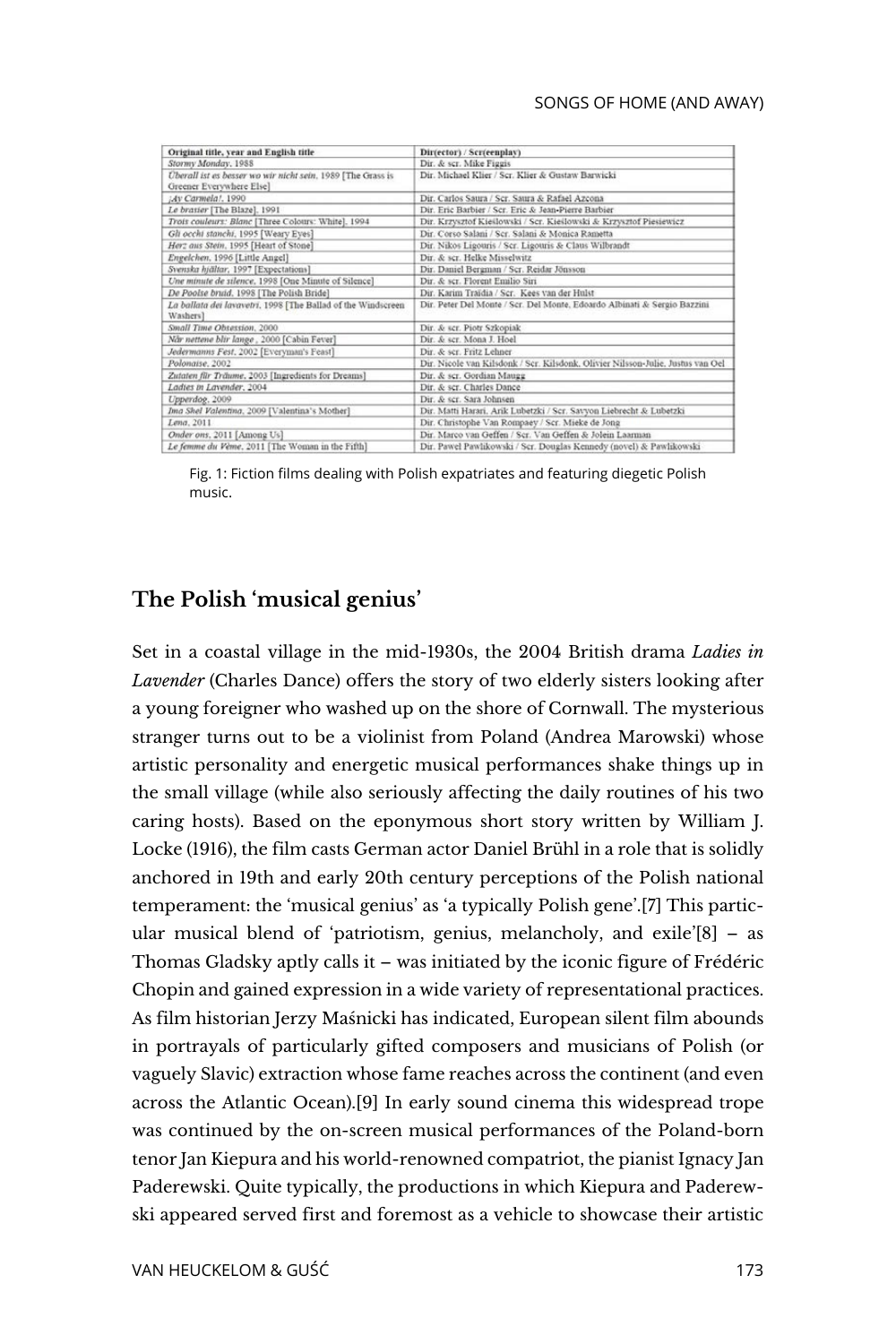skills (rather than to tell fully-fledged cinematic stories).[10] Meanwhile, they also indicate that Polish music (in spite of its specific national or Slavic 'aura') has a well-established place in the canon of European culture.

By tapping into the long-standing tradition of portraying (expatriate) Poles (including Polish Jews) as particularly talented musicians and composers, *Ladies in Lavender* significantly diverges from most of the contemporary films that will be discussed in this article. Undoubtedly, the advent of a new representational paradigm should at least partly be linked to the shifting patterns of migration: the Polish expatriates making their appearance in contemporary European film are no longer the typical bearers of high art and culture but rather belong to the masses of labour migrants in search of a better life and new opportunities. Along these lines one may say that the wellestablished association between Polishness and musicality has been subject to a far-reaching (narrative and audiovisual) reconfiguration.

However, this does not mean that the ancient paradigm has lost its relevance. An interesting case in point is the rather syncretistic treatment of Polishness in *Polonaise* (Nicole van Kilsdonk, 2002), a Dutch TV film that tells the interwoven stories of people being stuck on a Dutch highway (including a Polish labour immigrant). While one of Chopin's waltzes fulfils an important role in the diegesis, the film title refers not so much to classical Polish music and dance culture but rather to a popular Dutch type of march dance, nicknamed 'Polonaise' in the Netherlands (typically practiced during carnivals and festivals of schlager music). As such, the title comes to serve as a metaphor of the traffic jam in which Dutch society got caught up. A similar merging of contemporary and historical Poland-related associations (including the 'Polish musical genius') is offered by the screenplay of an earlier Dutch film, *The Polish Bride* (Karim Traïdia, 1998). As we learned from screenwriter Kees van der Hulst, he decided to build his narrative around a female Polish character in order to be able to use some fragments from Karol Szymanowski's *Stabat Mater*. Along similar lines, he named the Polish immigrant protagonist Krzyżanowska as a reference to the maiden name of Chopin's mother.[11]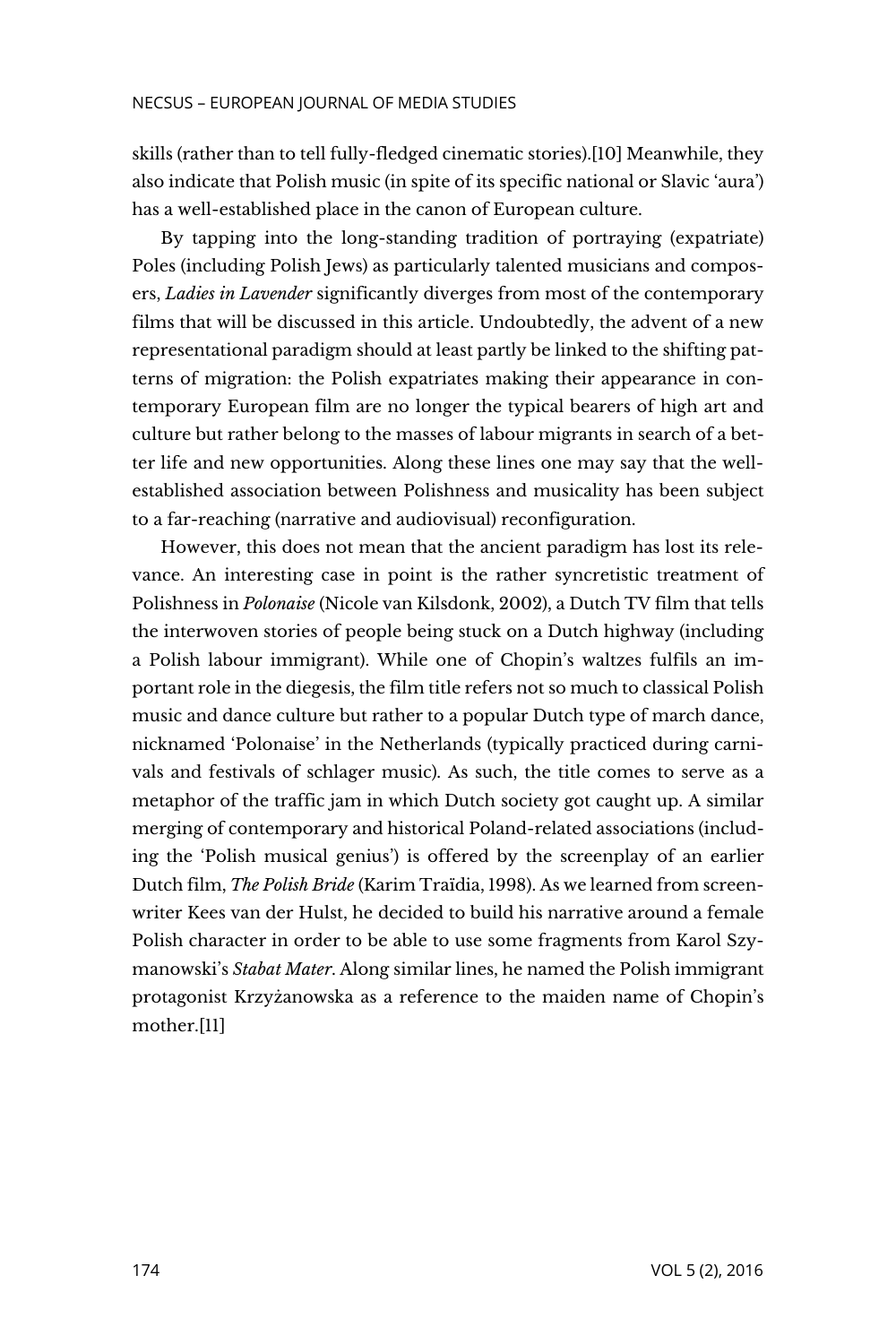## **Polish diegetic music from pre-production to post-production**

Significantly, the corpus under discussion contains only a few films in which the diegetic use of Polish songs and melodies was clearly scripted in the preproduction phase (such as Mike Figgis's *Stormy Monday* [1988] and the aforementioned *The Polish Bride*). In most other cases the initial screenplays included only vague suggestions (for instance, generic indications such as 'a lullaby' or 'a popular war song') without mentioning actual titles. Unlike what one may expect, this strategy also pertains to migration-themed films made by Polish directors (Krzysztof Kieślowski's *Three Colours: White* [1994] being the most notable example). In the original screenplay for *White* the Parisian busking performance of the hapless Polish immigrant Karol Karol is described in the following way:

Karol, his stubble even longer and his face haggard, is sitting in a metro subway, playing on a comb. (…) Karol puts a lot of heart into the melodious, Polish songs remembered from childhood. People pass by indifferently; music played on a comb is a little too quiet to draw attention. [12]

What is more, as ensues from the interviews we conducted with the film professionals involved, it was (not surprisingly) the actors with Polish backgrounds who usually came up with the actual songs and melodies. As a rule most (non-Polish) directors intuitively relied on the musical input they received from their Polish actors (including information about the meaning of the lyrics) and refrained from delving further into the historical background of the musical piece and its cultural inscriptions in the Polish context (the item's primary function being to aurally mark the performer's Otherness).

On the surface, this 'improvisatory' approach towards the diegetic inclusion of ethnically-coded music seems to be reflected by the usually minimalist and eclectic outlook of the actual musical performances; hardly, if ever, does a character perform a song in its entirety, and the lyrics themselves sometimes deviate from the established song texts. However, this should not imply that the included diegetic music does not play any substantial role in the final film text. If its affective and/or narrative functionality ensues already from the fact that these performances made it to the final cut then there are quite a few cases in which the initial 'vagueness' about the song or melody to be used (if any) eventually resulted into something much more prominent and meaningful. The 'sonic' imprints left on the further stages of production and post-production may vary: reprisal of the musical item in a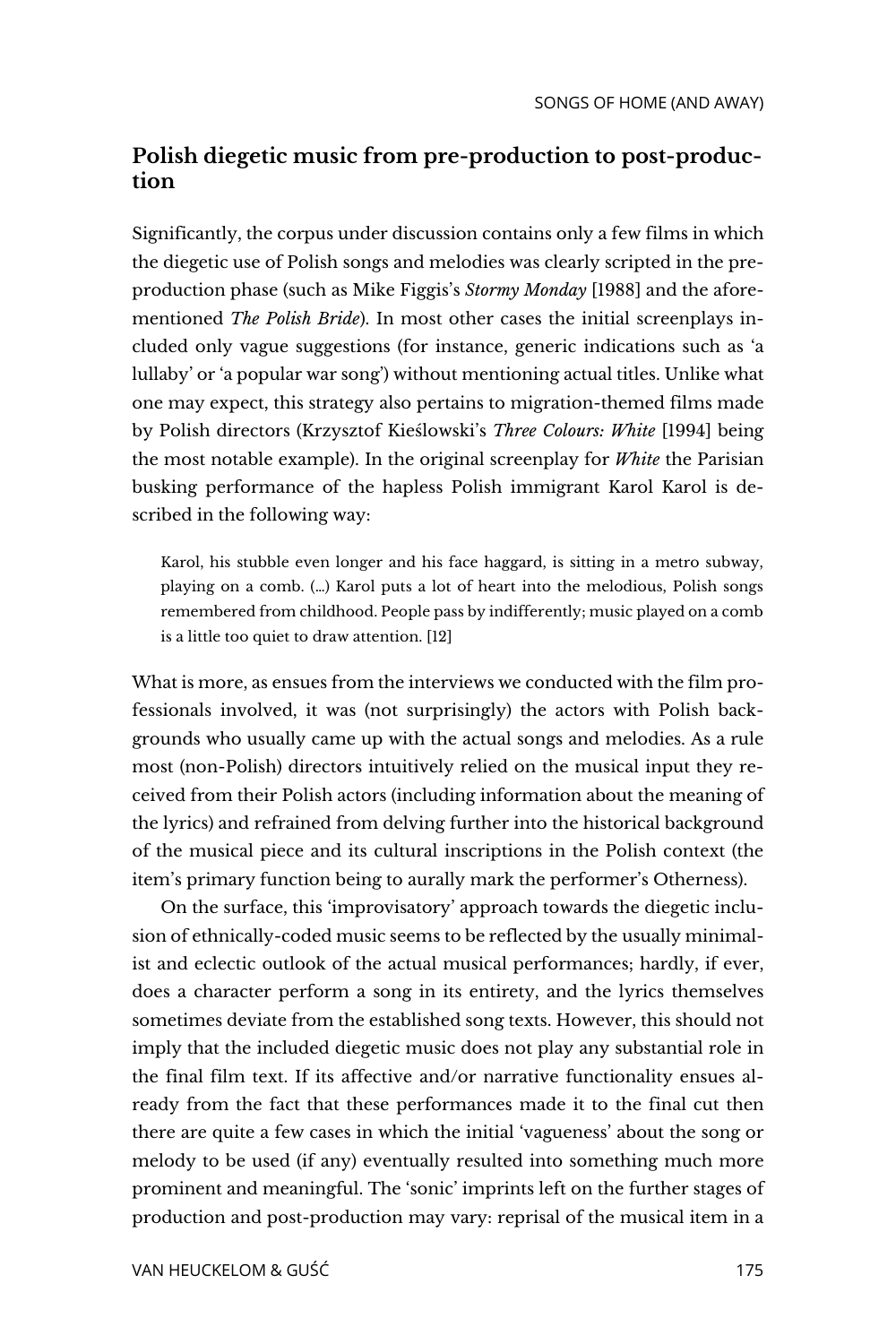#### NECSUS – EUROPEAN JOURNAL OF MEDIA STUDIES

later segment of the film, either diegetically[13] or non-diegetically;[14] extension of its sound to the film score as a whole;[15] inclusion of the song/melody over the end credits;[16] or its foregrounding in the film trailer.



Fig. 2: The trailer for Among Us, featuring the Polish lullaby Once There Was a King (with Dutch subtitles).

More often than not the Polish-language tunes are the only a capella fragments in the film, which makes them stand out from the rest of the soundtrack[.\[17\]](https://necsus-ejms.org/songs-home-away-ethnically-coded-diegetic-music-multidirectional-nostalgia-fiction-films-polish-migrants/#_edn17) Finally, another editorial decision indicative of a song's relevance for the film text is the insertion of subtitles during post-production, as it points to the willingness, on the part of the makers, to activate the Polish lyrics' narrative and dramatic potential[.\[18\]](https://necsus-ejms.org/songs-home-away-ethnically-coded-diegetic-music-multidirectional-nostalgia-fiction-films-polish-migrants/#_edn18)

## **Polish music performances, gender, and genre**

In the corpus under scrutiny two productions diverge from the rest in the sense that they feature Polish music audible in the diegetic background (rather than being performed in the foreground).[19] All remaining films provide one or more scenes in which Polish immigrants or ethnics actively engage in performing music (vocal or instrumental). Generally speaking, there appears to be a strong gender dimension to the diegetic use of these songs and melodies in migration-themed narratives, both in terms of genre and in terms of performance. With only a few notable exceptions on-screen singing seems to be a gesture typically associated with the female immigrant. If men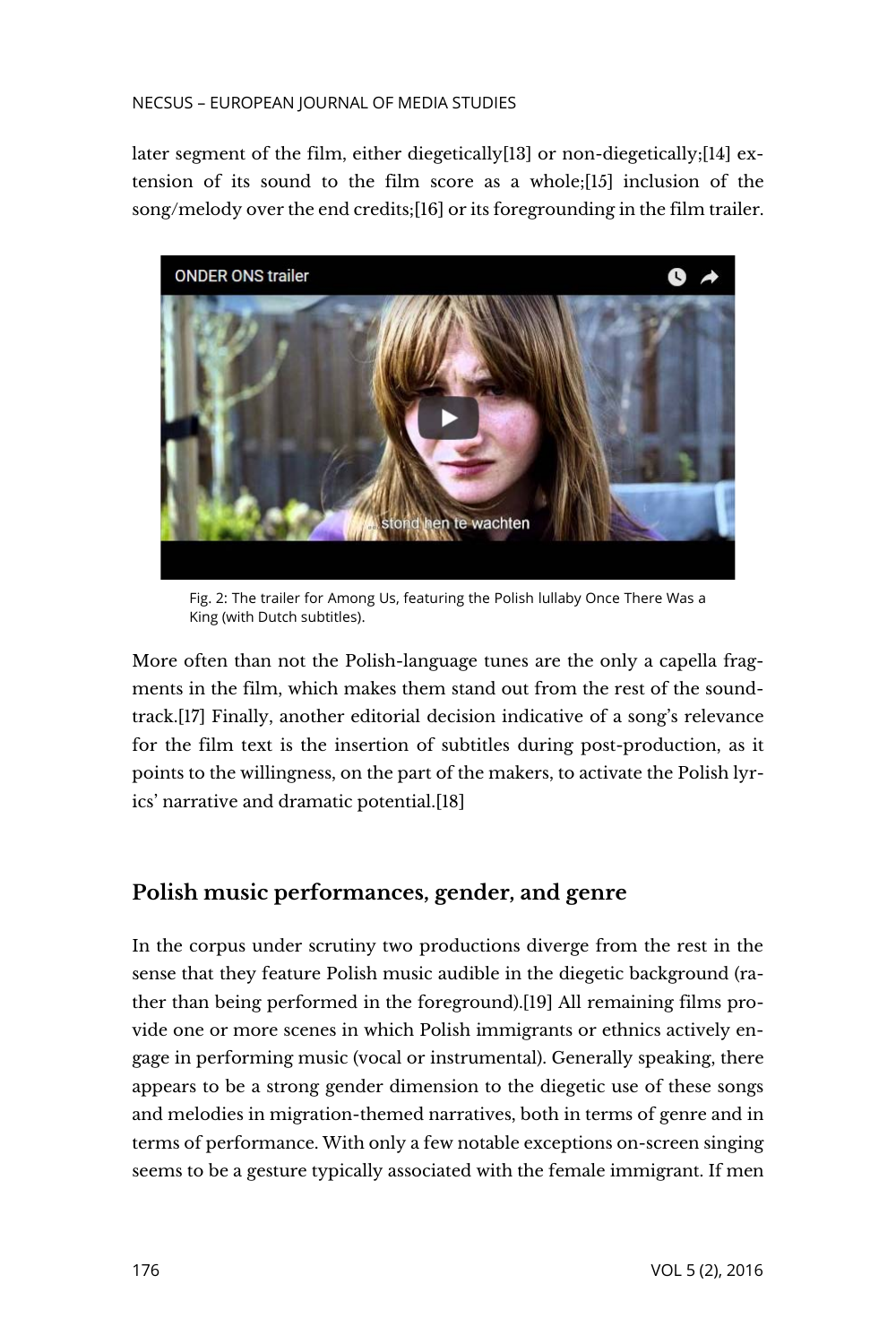do engage in musical activity in the diasporic space then their on-screen performances tend to be shorter and less vocally-oriented. Furthermore, their performances often occur in group, as a form of homosocial ethnic bonding. A case in point is the 1991 French historical drama *The Blaze* (Eric Barbier), about the rise of xenophobia in a French mining town in the 1930s. Well over halfway into the film a high-angled tracking shot navigates towards a crew of Polish miners on strike and then slowly pans over their faces while they are communally singing a fragment of the first stanza of *Rota* (Oath), the unofficial anthem of partitioned Poland.

The issue of gender division also closely relates to the genre of songs performed by the immigrant characters. Significantly, Polish lullabies constitute the most prominent generic category and appear in no less than six productions. Historically speaking, the cradle song is a typically feminine genre, sung by the mother as a sleep aid for babies and infants (without instrumental accompaniment). It usually combines a simple and repetitive melodic structure with a storyline that helps young children in dealing with fears and anxieties. If the lullaby fosters intergenerational (maternal) bonding in a sphere of protective domesticity then a second category of songs (which may be labelled 'military and partisan songs') draws its subject matter from the age-old gendered construction of mobility as a typically masculine activity. More often than not the lyrics of these songs revolve around intra-generational heterosexual relationships (for instance, a soldier who leaves behind his spouse or girlfriend and goes off to war in defence of the home country). Importantly, if the cradle song is a typical domestic song then the military romance song deals with the nostalgic feeling of being away from home (which brings to mind the medical roots of the concept of nostalgia, as a mental condition originally observed among 17th century Swiss mercenaries fighting on foreign soil).

## **Music, nostalgia, and migration**

In her study on nostalgia, Svetlana Boym refers to 'music of home, whether a rustic cantilena or a pop song' as 'the permanent accompaniment of nostalgia'.[20] Quite obviously, apart from giving expression to a condition of 'homesickness' (on the part of the performer or the player), music can also induce and reinforce in those who listen the very same sentiment. Therefore, if many of the songs under discussion – either in terms of genre or in terms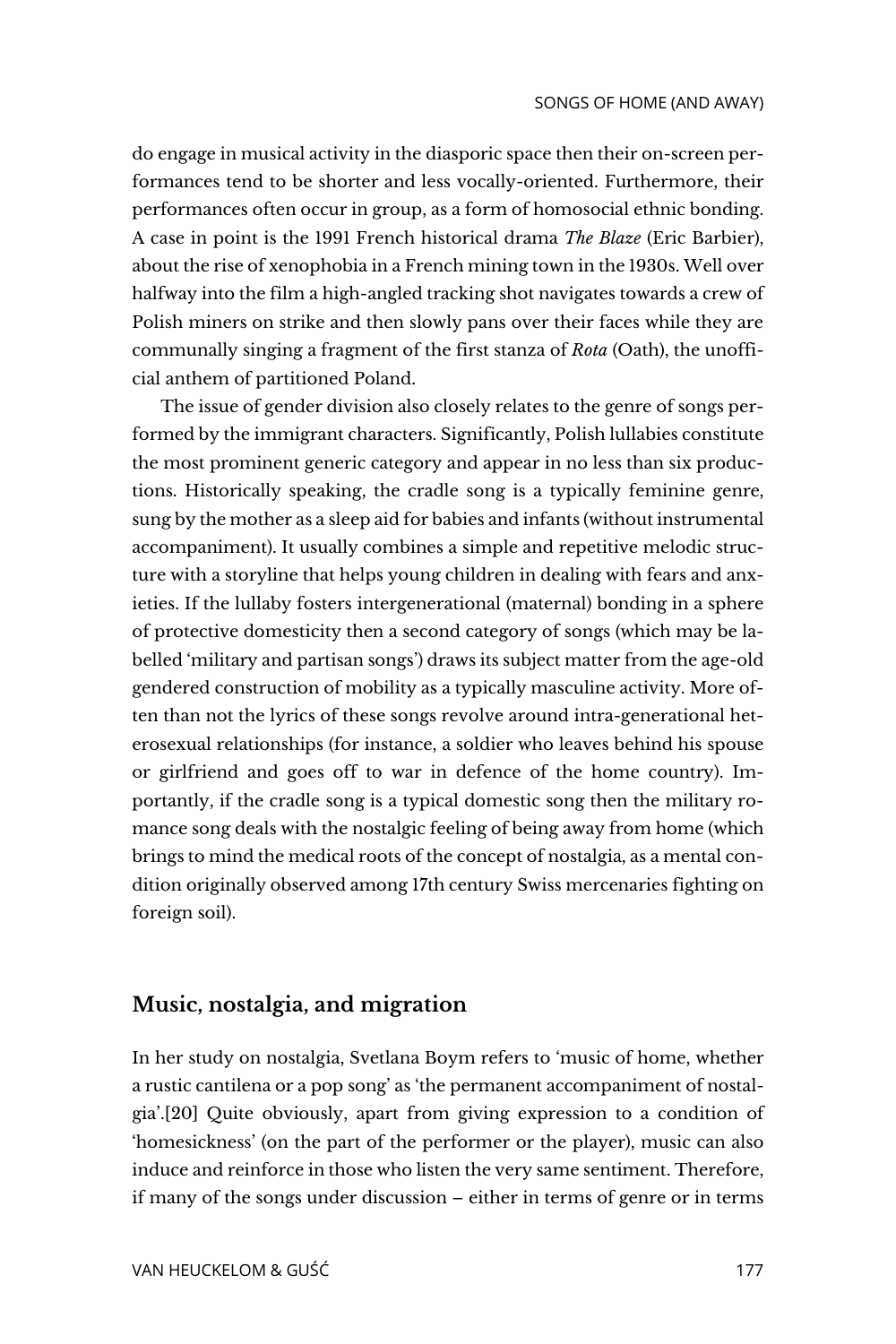of lyrics – revolve around a sense of domestic, familial, or romantic togetherness (and the possible loss thereof), then the very fact that these songs are performed 'away' from home adds to their expressive force as signifiers of nostalgia.

Such a reading pertains, first and foremost, to those stories that clearly elaborate on the immigrant's enduring attachment to the 'home front' (mostly relatives who stayed behind). In the Norwegian-German coproduction *Upperdog* (Sara Johnsen, 2009), to give one typical example, the fact that the Polish domestic help (Maria) starts to sing a Polish lullaby while cleaning glassware in the house of her Norwegian employer cannot be separated from the fact that she feels guilty about the young boy she left behind in Poland. Originally being a typical 'song of home', the lullaby quite literally becomes a 'song of away'. More or less similar is the case of the Polish-language songs performed by female immigrants in films such as *The Woman in the Fifth* (Paweł Pawlikowski, 2011), *Among Us* (Marco van Geffen, 2011), *Valentina's Mother* (Matti Harari & Arik Lubetzki, 2009), and *The Polish Bride*. Apart from adding some ethnic flavour to the protagonists involved one may say that the Polish-language singing performance also serves to develop their character and helps to expose – directly or indirectly – their emotional state and the bond they maintain with their Polish kin.

Only in a few cases does the musical performance actually lead up to what Svetlana Boym calls 'auditory nostalgia':[21] the song or melody loses its primarily musical dimension and functions as a personal 'son de mémoire',[22] taking the listener back to his or her roots (and another, distant way of life). Such is the narrative function of an emotion-laden ethnic celebration scene in Mike Figgis's stylised crime thriller *Stormy Monday*.[23] A similar experience of déjà entendu, albeit in a different narrative and aesthetic configuration, appears in the final segment of Michael Klier's 1989 film *The Grass is Greener Everywhere Else*, about a young Pole (Jerzy) who illegally moves from Warsaw through Berlin to the United States. The old-fashioned Polish tune played by an accordion player from Warsaw busking on the streets of a rundown New York district ('I remember this melody', Jerzy confides to him) comes to serve as an aural indicator of the circularity of the Pole's journey. In the case of Kieślowski's *White*, finally, the sense of recognition evoked by Karol's busking of 'Polish songs remembered from childhood' in the Parisian metro not only allows him to bond with his compatriot Mikołaj but also leads up to their joint return to post-Communist Poland.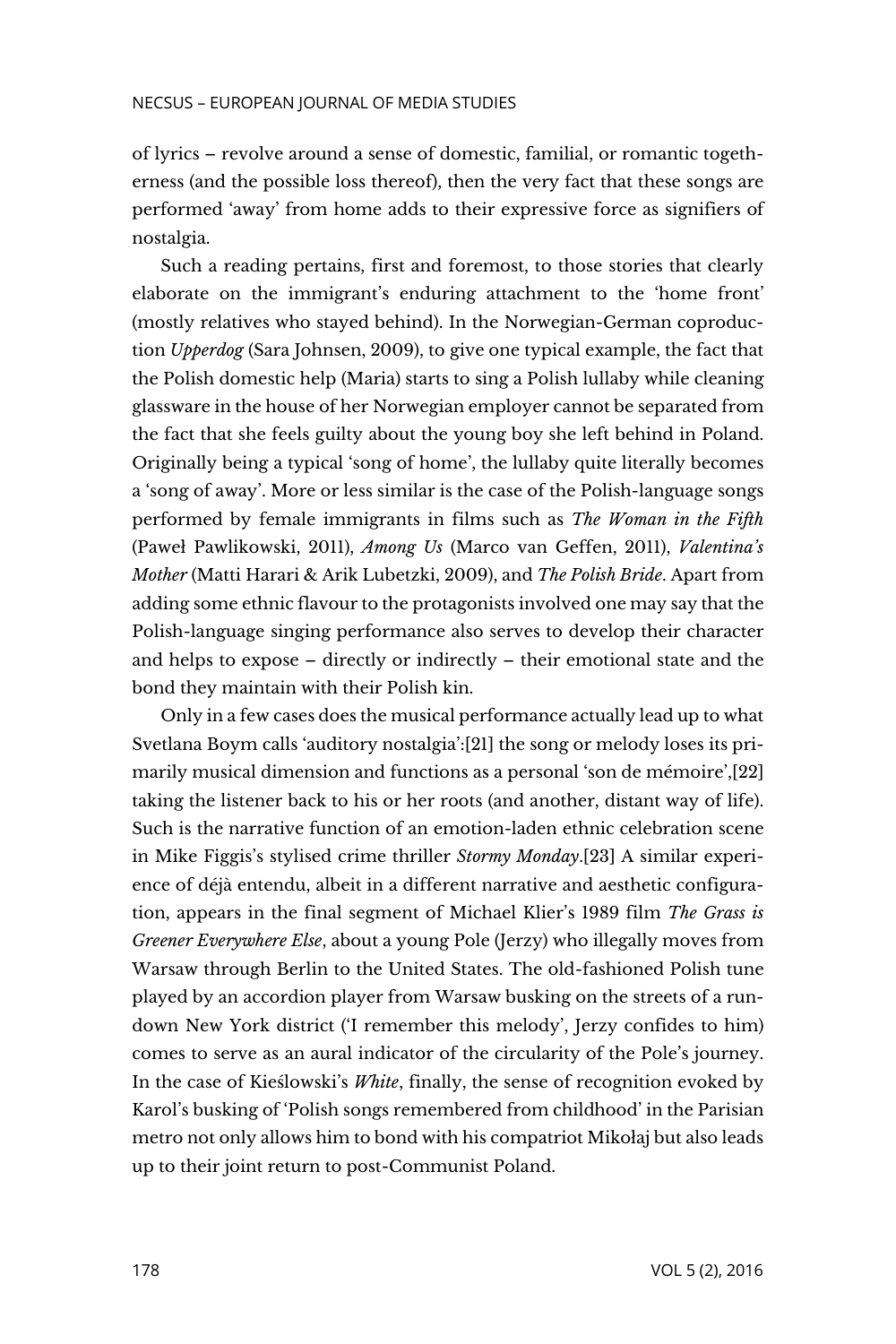In most other cases the aural perception of the Polish song triggers a reaction that cannot be defined in terms of 'auditory nostalgia' – simply because the (local) beholders hear the song for the first time and have no memories whatsoever associated with it. This does not mean that the most typical response is one of indifference or neglect. It is the audiovisual and narrative configuration in which these songs and melodies are performed and functionalised on screen that helps to clarify the affective impact they have on the beholder.

## **Polish voices of (substitute) motherhood (and alternative fatherhood)**

As indicated before, the diegetic deployment of Polish songs and melodies in migration-themed film appears to follow gender-specific patterns. Through the very nature of the physical jobs they tend to perform (caretaking, nursing, cleaning, nurturing) female Polish immigrants often come to serve as standins for absent local mothers. What is more, the domestic services they execute on screen often extend to the emotional and psychological level, especially in those narratives that revolve around dysfunctional families or singleperson households from which the maternal (or, by extension, the feminine) element has disappeared. A case in point is the aforementioned Norwegian-German co-production *Upperdog*. One of its main characters is Axel, a twenty-something of Vietnamese descent who was adopted into an upperclass Norwegian family as a young infant (after being separated from his biological mother and sister). Still traumatised by this experience, he has great difficulty in bonding with other people, especially women. Axel's bully-like attitude pertains in particular to Maria, the foreign domestic help at work in his parents' villa. Early in the film, when he hears the girl singing a Polish lullaby while cleaning the house, he refrains from showing any kind of emotional response and treats her as a mere object rather than acknowledging her (maternal) subjectivity. However, towards the end of the film his attitude changes, especially after Maria succeeds in reuniting him with his biological sister. As part of an intimate bed sequence, during which Axel discloses his grief about his biological mother's miserable fate, a medium close-up shot frames Maria's face (and one of Axel's ears) while she starts to sing the very same lullaby (Figure 3). While the meaning of the Polish lyrics remains unclear to him, he now finds himself in a position similar to the pre-linguistic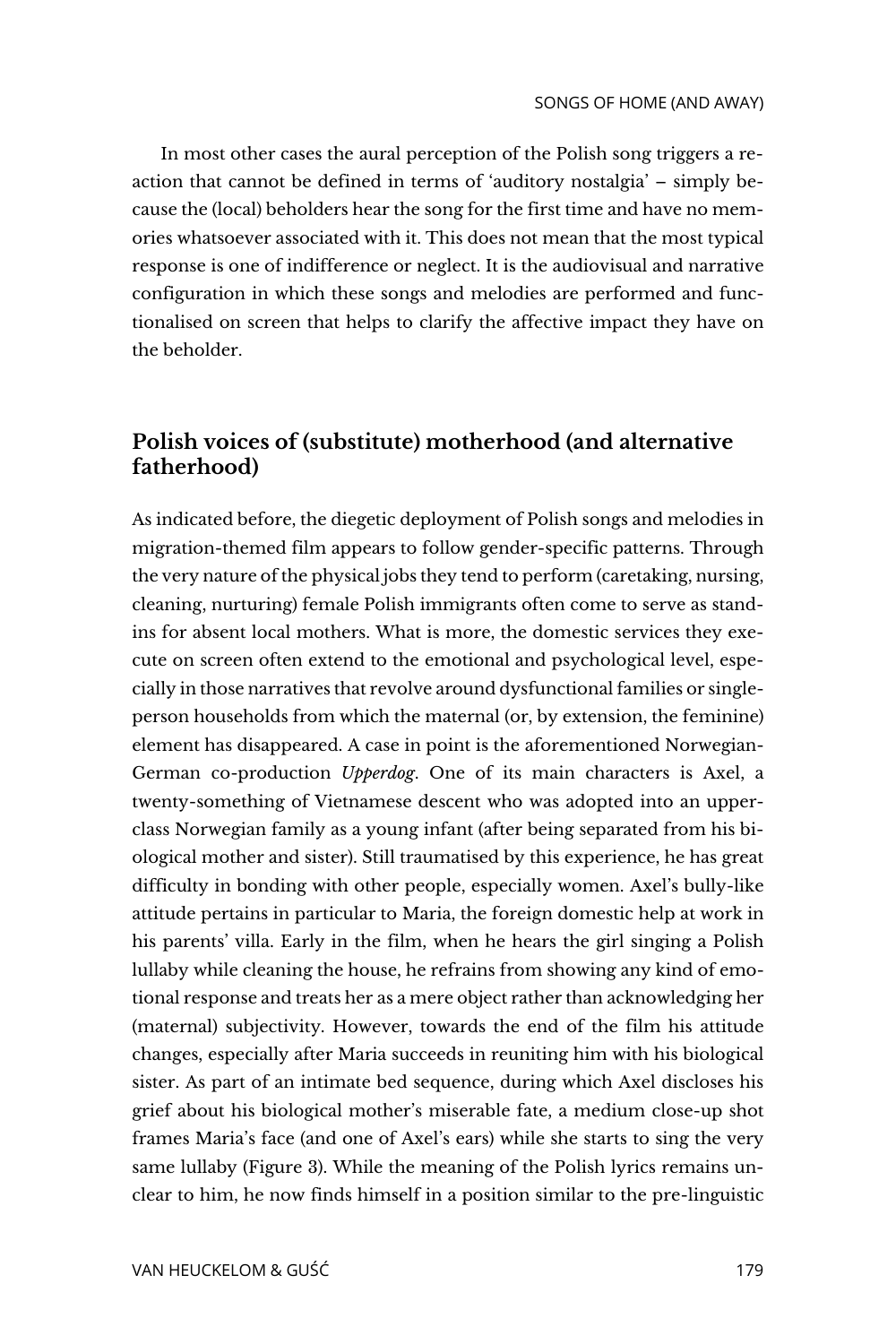#### NECSUS – EUROPEAN JOURNAL OF MEDIA STUDIES

condition in which young babies identify with the comforting maternal voice.[24]



Fig. 3: Maria sings the Polish lullaby Once There Was a King (with Norwegian subtitles) © Friland & Riva Filmproduktion.

Another Scandinavian production, Daniel Bergman's *Expectations* (1997), offers a similar account of substitute (Polish) motherhood combined with a musical performance. One of the stories interwoven in the film focuses on the interaction between a solitary middle-aged farmer and a young Polish couple, Helena and Izydor, stranded on the Swedish countryside. Both literally and symbolically, the scenes set at the farm reveal a sense of what Svetlana Boym terms 'restorative nostalgia': a longing for the past 'that proposes to rebuild the lost home' (as opposed to 'reflective nostalgia', which acknowledges the fragmentation of memory and is directed towards the future).[25] Significantly, while the Polish guests assist the farmer in re-establishing order in his cluttered and dilapidated house and in creating a sphere of familial togetherness, the Swede starts to set his mind on the Polish girl – a situation which comes to a dramatic climax at the time of Christmas. After a festive dinner scene (during which the farmer nostalgically recalls his childhood years and his late parents), the montage shifts to a close-up of an open fire in front of which the girl sings the Polish Christmas lullaby *Lulajże Jezuniu* (Hush Little Jesus). Right after, the camera zooms in on the farmer's desirous gaze and then cuts (while the singing continues off screen) to a shot of the farmer entering a bedroom decorated with black-and-white pictures of his ancestors and taking out his mother's bridal gown. The farmer's symbolic gestures of what may be called 'nostalgic restoration' (initiated by the mother-child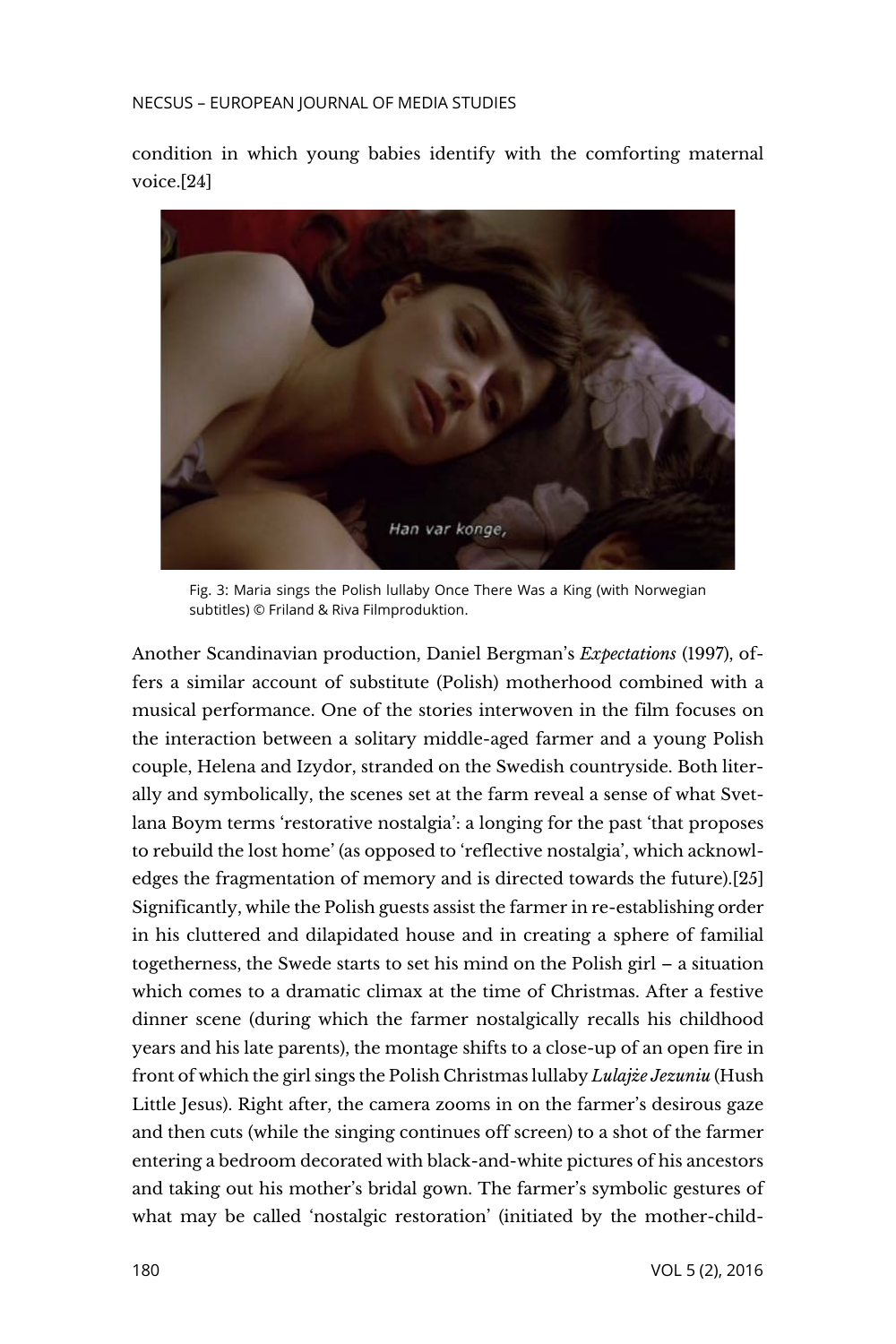themed song and leading up to the girl being covered with a bridal veil) ultimately fail when the Polish character tries to wriggle out of his powerful embrace and cries out for help.

A less dramatic manifestation of music-related 'restorative nostalgia' is offered by the *The Polish Bride*, about a disenfranchised immigrant from Poland (Anna Krzyżanowska) who finds shelter in the house of an unmarried Groninger farmer (Henk Wolderink). Halfway into the film we get to see a few medium close-ups of Anna while she is dusting some objects in Henk's bedroom – an old record-player and a framed black-and-white photograph of a young woman (the farmer's mother, as we may suspect). In the subsequent shot Anna takes the picture from the wall and attentively observes the woman's face while carefully removing the dust from the frame's surface. In the next scene the Polish character discovers a hidden wardrobe full of dresses formerly belonging to Henk's mother. The films then cuts to an outdoor shot of the farmer approaching the open bedroom window while he hears Anna singing a Polish song. In the very same shot the camera swings to the right, back into the house, and halts on Anna who is posing in a long dress in front of the mirror. As Henk's reflection appears in the mirror she abruptly breaks off the song.

Diegetic (Polish) music makes its reappearance in another scene that foregrounds Anna's maternal identity. In an attempt to make his Polish guest feel more at home Henk donates her a gramophone recording of Karol Szymanowski's famous *Stabat Mater*. In another instance of maternal doubling, Anna unpacks the present while a framed picture of Henk's mother is hanging on the background wall (Figure 4). The well-intended gift turns out to have quite the opposite effect. While hearing the second stanza of the Polish lyrics ('And Her wearied soul, / Torn and riven by sorrow / Was pierced by the sword of human guilt') the viewer is given a close-up of Anna's deeply saddened face. The melodramatic scene ends with a shot of the woman looking out the window at the pouring rain (once again with the black-and-white photograph of the farmer's mother hanging on the background wall).

Both domestic sequences aptly disclose the versatile character of nostalgically-loaded diegetic music and singing in the films under discussion – a cinematic trope which we would like to call 'multidirectional nostalgia'. While affecting both the local and the immigrant character the foreign-language musical performance creates a shared acoustic environment in which 'homesickness' ceases to be the exclusive property of the displaced new-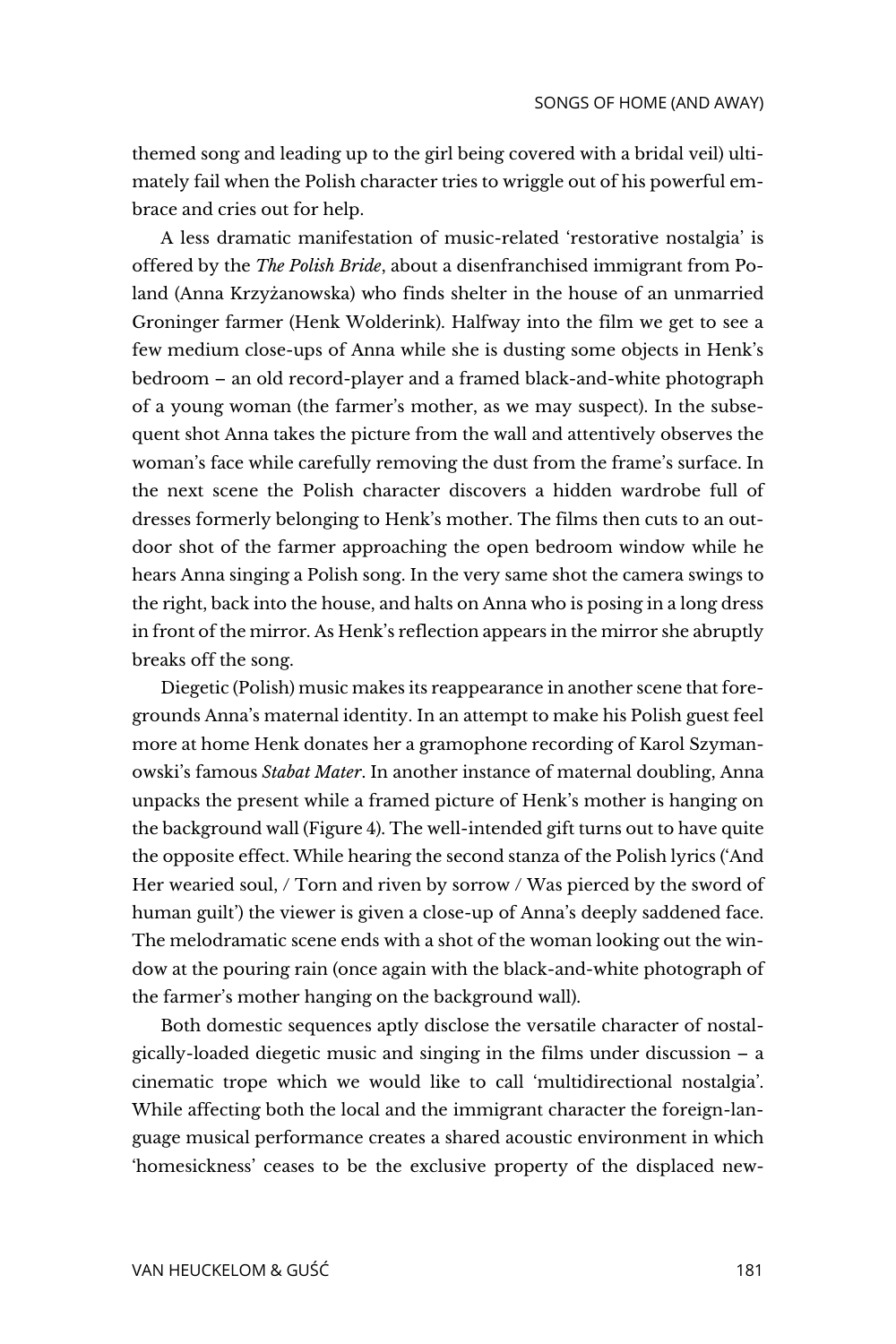#### NECSUS – EUROPEAN JOURNAL OF MEDIA STUDIES

comer. For the Polish woman, singing and hearing Polish music closely intertwines with a sense of longing for the home country and a feeling of guilt about the young child whom she left behind. From the position of the Dutch host, in turn, the female voice and its visual (pictorial and sartorial) identification with the figure of the deceased mother signal the possibility of restoring the old order. Ultimately, the sense of 'restorative nostalgia' that pervades *The Polish Bride* is given closure in the form of a happy ending: after going back to Poland, Anna returns to the Dutch farm in the company of her daughter (which will enable the future 'Polish bride' to take up the maternal role at full scale).



Fig. 4: Henk gives a gramophone record to Anna (Karol Szymanowski's Stabat Mater) © IJswater Films & Topkapi Films.

Not all female protagonists equally (or happily) consent to the perspective of substitute motherhood in the diasporic space. The title character of another Dutch production, *Lena*(Christophe Van Rompaey, 2011), is a teenager of Polish descent who has a love-hate relationship with her single mother and who decides to move in with her Dutch boyfriend and his widowed father. Lena's role as a stand-in mother ensues not only from her work as an intern in a local day care centre but also closely relates to the maternal duties she decides to take over in the 'defeminised' household of her male hosts (with both of whom she enters into a sexual relationship). Significantly, while Lena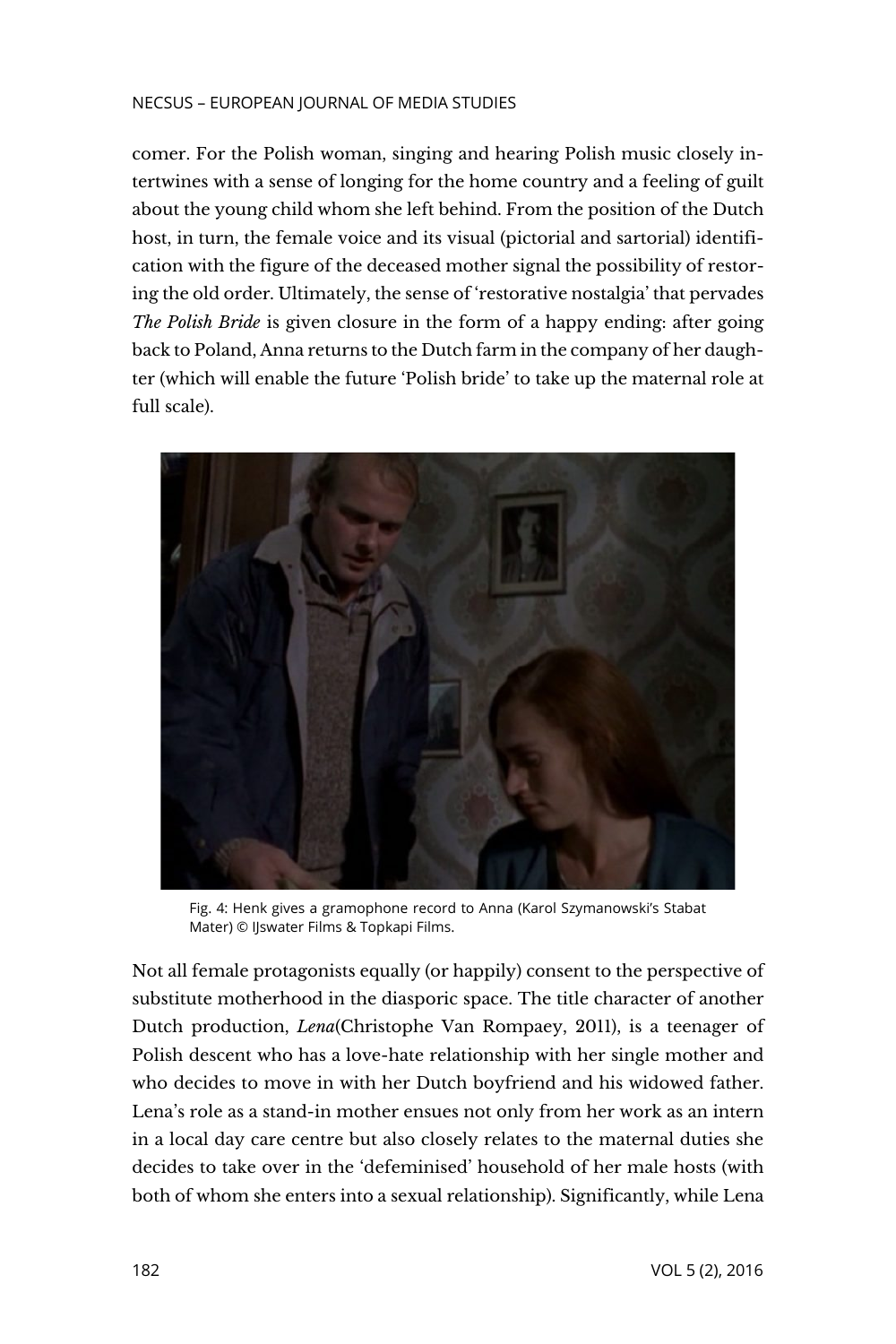usually refuses to speak Polish, the final part of the film features two remarkable scenes in which the girl switches to her mother's native language. First we see her caressing a toddler in the day care while singing the fourth stanza of the Polish lullaby *Ach, śpij kochanie* (Oh Sleep, My Love) – the lyrics of which underscore a sense of cosy togetherness embodied by 'two little cats'. Apart from underscoring, once more, the girl's precocious sense of maternal responsibility, the Polish lullaby scene also serves as a symbolic 'leg up' into the next scene. Lena now switches positions in the mother-child dyad and addresses her own mother in Polish in an (unsuccessful) attempt to pair her off with her boyfriend's father. The girl's desperate move not only points to her willingness to get out of the fatal triangular relationship with her two male partners and to re-establish the bond with her mother but also exemplifies her desire to part with the ominous role of the substitute mother and to develop a 'normal' feminine identity. Giving a twist to Phil Powrie's discussion of 'soundscapes of loss' in French film, one may speak here of a 'soundscape of (failed) restoration'.[26]

Obviously, while the corpus under scrutiny strongly differs from the classical Hollywood film scores discussed by Caryl Flinn in her influential study *Strains of Utopia*, it is difficult not to discern some striking convergences, especially as far as the close nexus between music, anteriority, and femininity is concerned.[27] If a significant number of the films involved revolves around the loss or absence of the comforting maternal subject then the diegetically-performed lullaby comes to function as the most prototypical musical signifier of a past, nostalgic attitude that hints at the possible return of the mother figure. Although much less prominent than their female counterparts, Polish songs performed by male characters occasionally fulfil a somewhat similar function. This applies, most notably, to the Norwegian production *Cabin Fever* (Mona J. Hoel, 2000), which revolves around a family gathering that gets out of hand (not unlike its famous Dogma forerunner, Thomas Vinterberg's *Festen* [1998]). In more than one way the Polish family who has been invited to a Norwegian Christmas party comes to serve as the antithesis of the dysfunctional host family. Such a diagnosis ensues from the Polish musical performances included in the film.

In the first musical sequence the Polish grandfather Olek sings the Second World War partisan song *Leśna kołysanka* (Forest Lullaby, about a partisan soldier who parts from his beloved right before hiding in the woods) while being accompanied on the guitar by his son Stanisław. After the first two stanzas the old man suddenly interrupts his performance in order to make a secret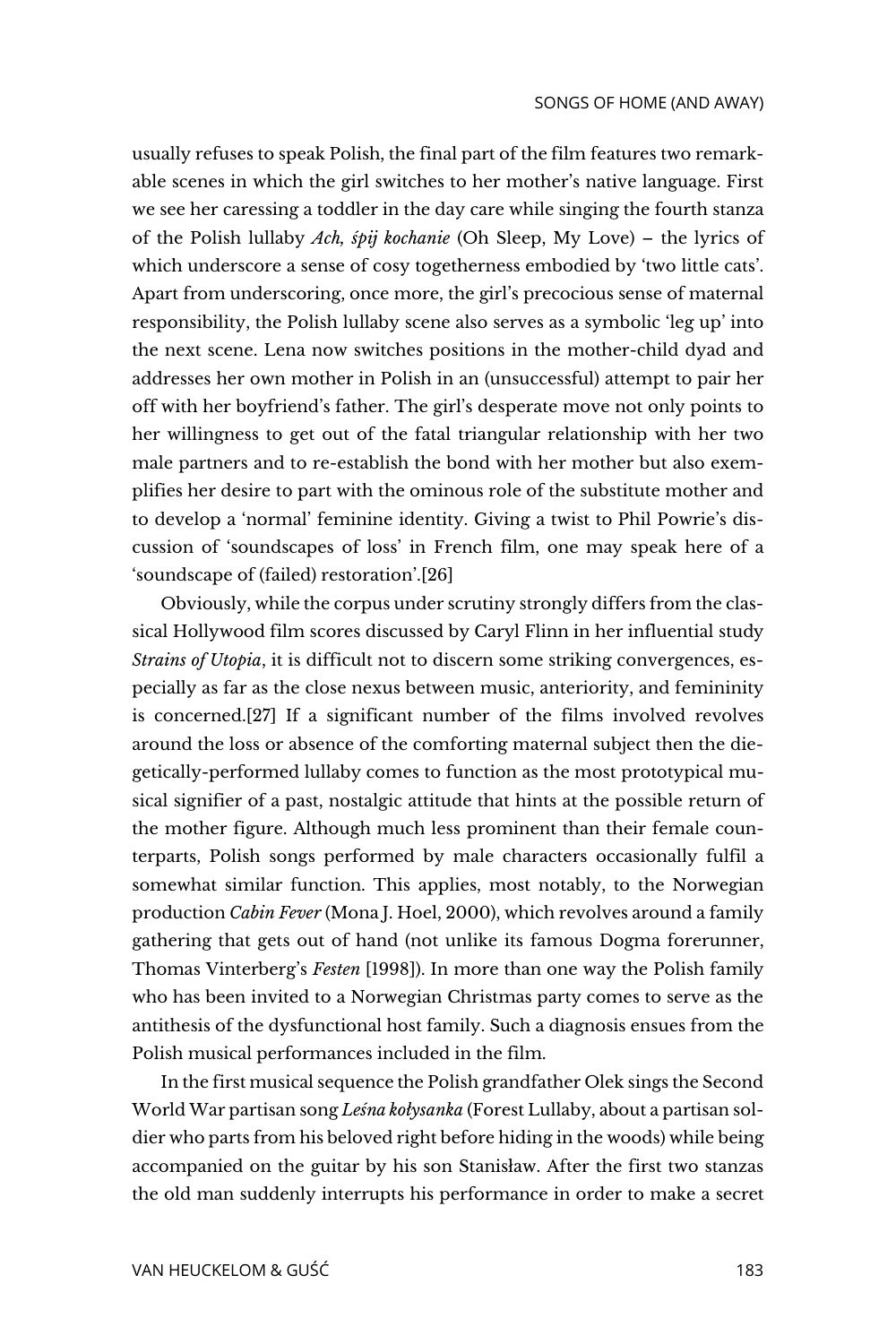confession to his son (about a murder he committed as a partisan soldier during the war). Repeatedly exhorted by the nostalgically-minded Norwegian *pater familias* Gunnar to continue the performance, Olek then sings the final three stanzas of the war-themed romantic lullaby. Subsequently, after a very violent confrontation between the alcohol-addicted Gunnar and two of his children, the film shifts focus to another Polish musical performance: Olek's son Stanisław enters the bedroom of his two sons (who fail to fall asleep because of the turmoil in the cabin) and attempts to comfort them by singing the first lines of the Polish lullaby *Idzie niebo ciemną nocą* (The Sky Is Walking through the Dark Night). As a significant counterpoint to the problematic fatherhood represented by the Norwegian host both performances may be said to offer genuine instances of intergenerational bonding and parental affiliation.

A similar perspective of alternative fatherhood offered by the arrival of an ethnic outsider is also at stake in the German feature film *Little Angel* (Helke Misselwitz, 1996), which brings into view the romantic encounters between a Polish immigrant (Andrzej) and a socially-isolated factory worker from East Berlin (Ramona). With its prominent focus on dysfunctional German families (violent and abusive fathers who traumatise their immediate environment), the film casts the Pole in the position of an affectionate and tender lover and father. Symbolically, Andrzej's assumption of the paternal position is given confirmation in an idyllic scene set in a sunlit park. While holding their newborn baby in his arms he offers a bridal veil to his future German wife and starts to sing the fourth stanza of the previously mentioned lullaby *Oh Sleep, My Love* (Figure 5). However, his musical performance is remarkably short (hardly ten seconds), which seems to be indicative of his premonition that something is oddly wrong (Ramona did not tell him that she had a miscarriage, after which she stole someone else's baby).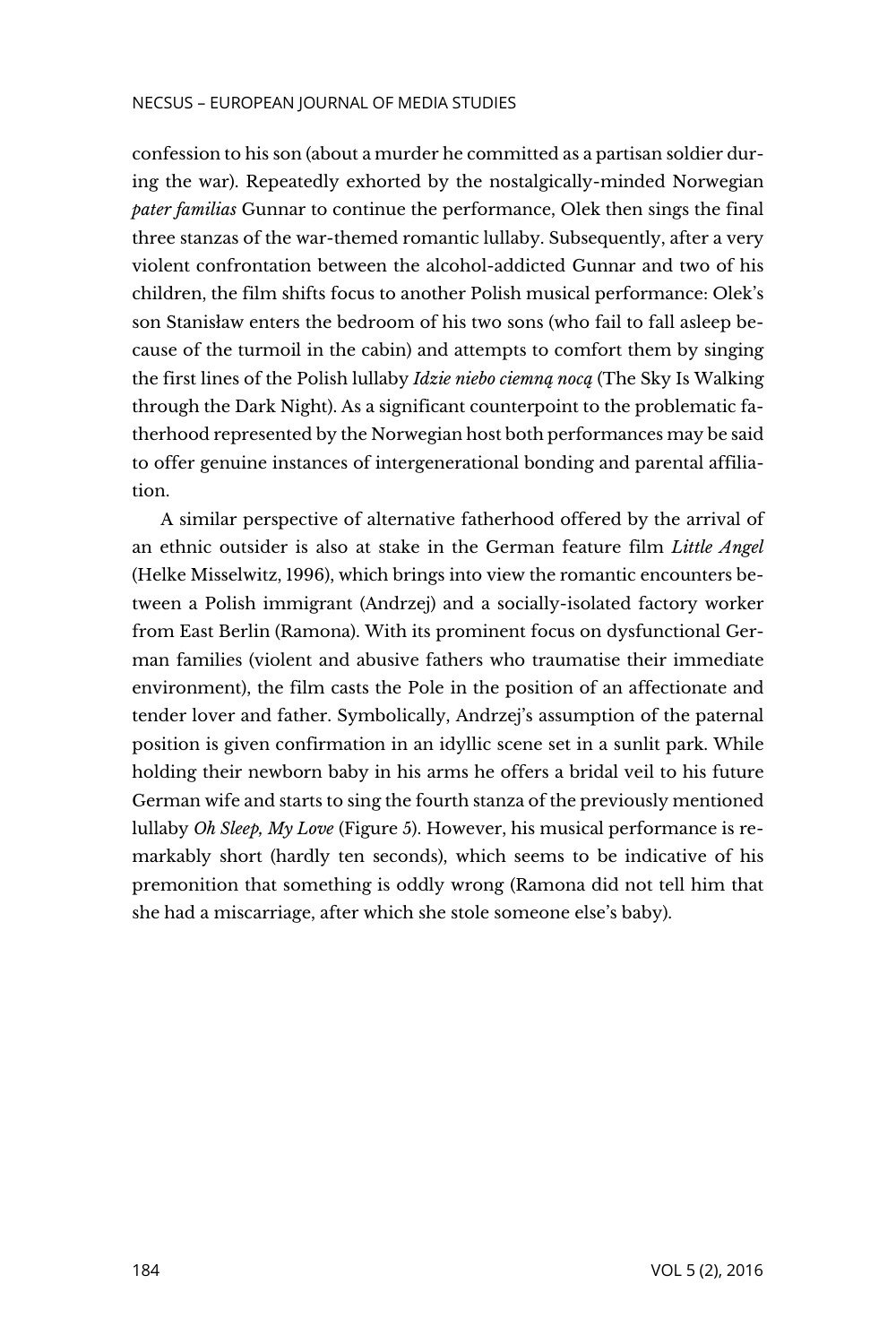

Fig. 5: Andrzej singing the Polish lullaby Oh Sleep, My Love © Thomas Wilkening Filmgesellschaft & ZDF.

## **Polish(-Jewish) music, 'nostalgic restoration', and the Holocaust**

For various reasons, the Israeli production *Valentina's Mother* represents an exceptional case in the corpus under discussion. Although not a European picture, it shares with the other films a range of thematic and narrative features (particularly the focus on contemporary Polish labour migration and the diegetic use of Polish music). Furthermore, the film's soundtrack reveals variations of the aforementioned guises of nostalgia ('auditory', 'multidirectional', 'restorative'). It does so not so much in terms of intra-generational (romantic) bonding or in terms of cross-generational (parental) affiliation as in terms of female homo-sociality (the trope of 'inseparable girlfriends').

Based on the eponymous short story by the Israeli writer Savyon Liebrecht (2000), *Valentina's Mother* tells the story of the Polish-Jewish Holocaust survivor Paula Lewinsky, who has been living in Israel for more than 50 years. No longer capable of looking after herself, she hires domestic help from Poland, a young girl named Walentyna. A key moment in the story takes place some ten minutes into the film. While sitting at the breakfast table Paula hears Walentyna singing in the kitchen and immediately recognises a song from her childhood in Poland: the popular interwar tango *Umówiłem się z nią*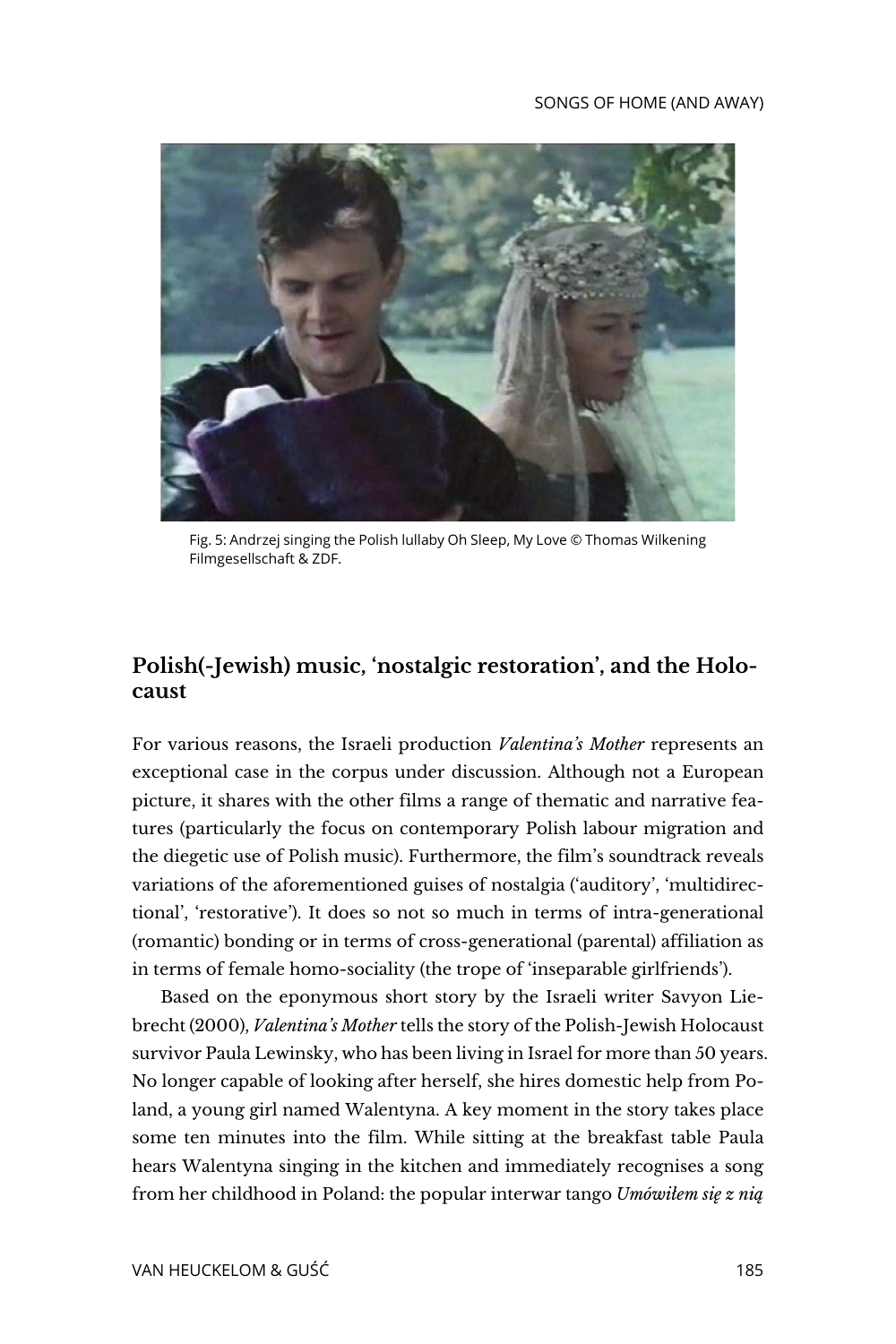*na dziewiątą* (I Have a Date with Her at 9), featured in the comedy *Piętro wyżej* (One Floor Higher; Leon Trystan) from 1937. Paula calls Walentyna into the living room and invites her to sing the lyrics again ('I want you to sing it for me. I want to hear the words. I used to sing it with Walentyna. It was a long time ago, before the war', she says). As it turns out, hearing the song – and singing it along with the Polish housemaid – conjures up a whole range of memories of her life in pre-war and wartime Poland. Back in those days, as Paula confides to her domestic assistant, the tango used to be her favourite song and the favourite song of Walentyna (Paula's best friend, who lived across the street). The lives of the two girls separated during the war when the Polish girl refused to offer help to her Jewish neighbours (as a result of which Paula and her family ended up in a Nazi concentration camp, where most of them died). Triggered by Walentyna's musical performance, Paula starts to relive certain situations from her childhood years and increasingly fails to distinguish between the two Walentynas. The Polish girl then comes to play a prominent role in what turns out to be a highly dramatic form of 'nostalgic restoration' (in which joint singing, looking at old pictures, and (ex)changing clothes occupy an important place). At the film's conclusion Paula makes a very radical and unexpected move. Not eager to let the homesick Polish girl return to her family in Poland (which would mean one more 'separation' between herself and Walentyna), she invites the girl over to her apartment for a 'last supper'. However, this time the 'date at 9' turns out to be the final one: behind Walentyna's back, Paula turns on the gas tap in the kitchen and takes the girl with her into death.



Fig. 6: Paula and Walentyna jointly singing the interwar tango I Have a Date with Her at 9 (with subtitles) © INDY Film Productions.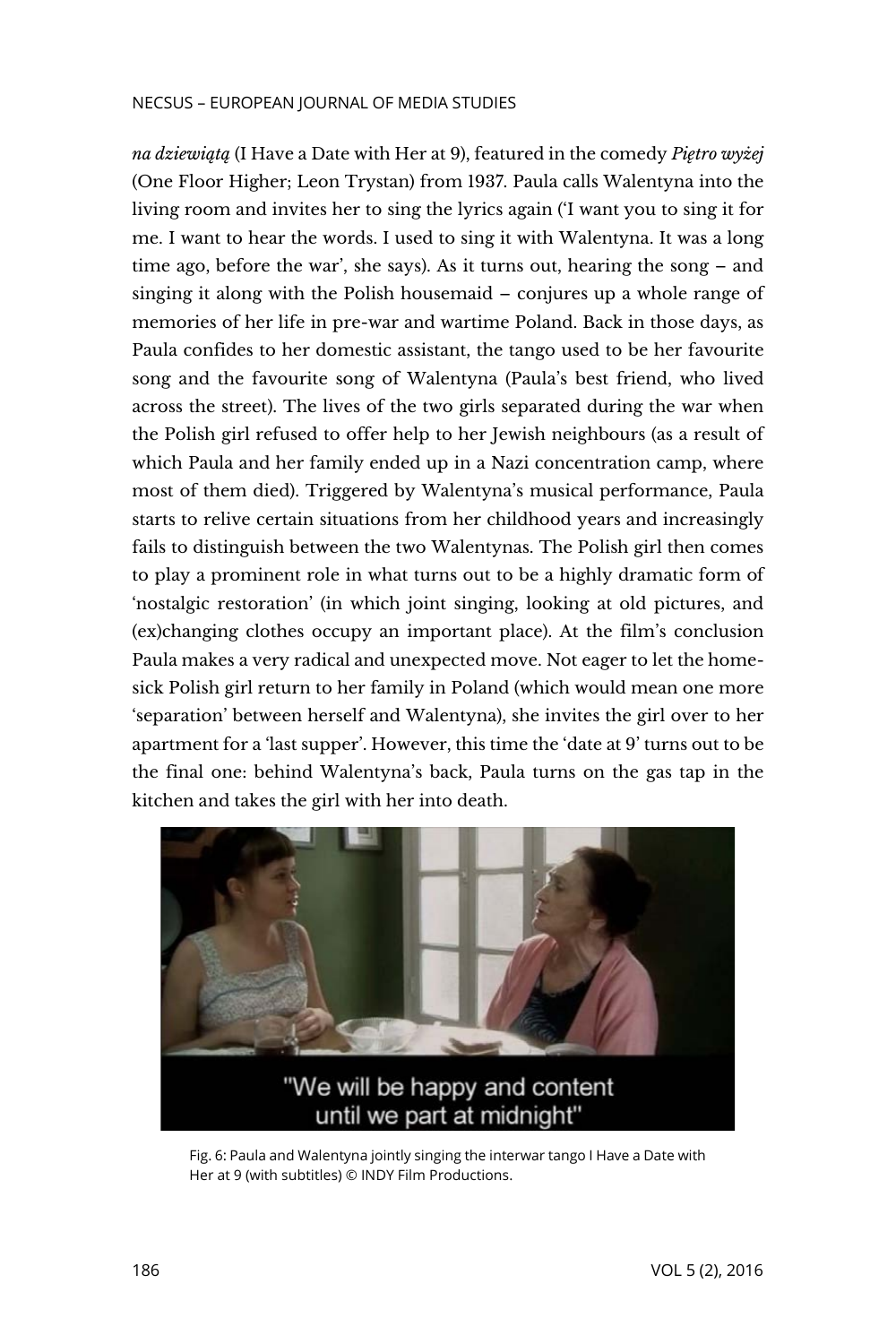Interestingly, the original short story does not mention any particular song title (Liebrecht vaguely writes about 'the sounds of a hidden melody'), nor does the text include the lyrics of the song that triggered Paula's memories. As ensues from the interviews we conducted with co-director Matti Harari and the Polish actress Sylwia Drori (who played the role of Walentyna), the song was chosen during the rehearsals by Drori (who is well acquainted with interwar Polish cinema and music). Not unlike other films discussed in this article, the production process of *Valentina's Mother* aptly shows how a minor (and quite indefinite) musical motif appearing in the original script eventually may turn into a key element in the finalised film text. Not only does the song make its reappearance in the dramatic 'last supper' scene, its lyrics also foreground the sense of togetherness (and fear of separation) which underlies Paula's eventual decision to take Walentyna with her into the grave (which, for the makers, was a sufficient reason to have the lyrics subtitled) (Figure 6). Unintentionally, but quite symbolically, the fact that the tango was authored by two Polish-Jewish artists – the songwriter Emanuel Schlechter (killed during the Second World War) and the composer Henryk Wars – adds a particular twist to the film's thematic engagement with the Holocaust and the troubled legacy of Polish-Jewish relations.

#### **Conclusion**

Read against the background of the traditional association between (expatriate) Polishness and musicality, the corpus under scrutiny attracts attention with its predominant focus on deprofessionalised musical performances carried out by 'ordinary' Poles and characterised by brevity, fragmentariness, and eclecticism. If in the early days of sound cinema and musical film high art performers like Kiepura and Paderewski were expected to entertain, impress, and move audiences with their extraordinary skills and artistic genius, then their cinematic successors of today are typically cast (and exhorted) to 'sing' as people of flesh and blood, as ordinary mothers, daughters, fathers, and sons.

By featuring foreign-language lyrics and melodies relatively unknown to the (non-Polish) beholder, the songs performed in the films under scrutiny can be termed 'songs of away': indicative of the performer's ethnic Otherness and displacement (separation from origins, family, culture, etc.). At the same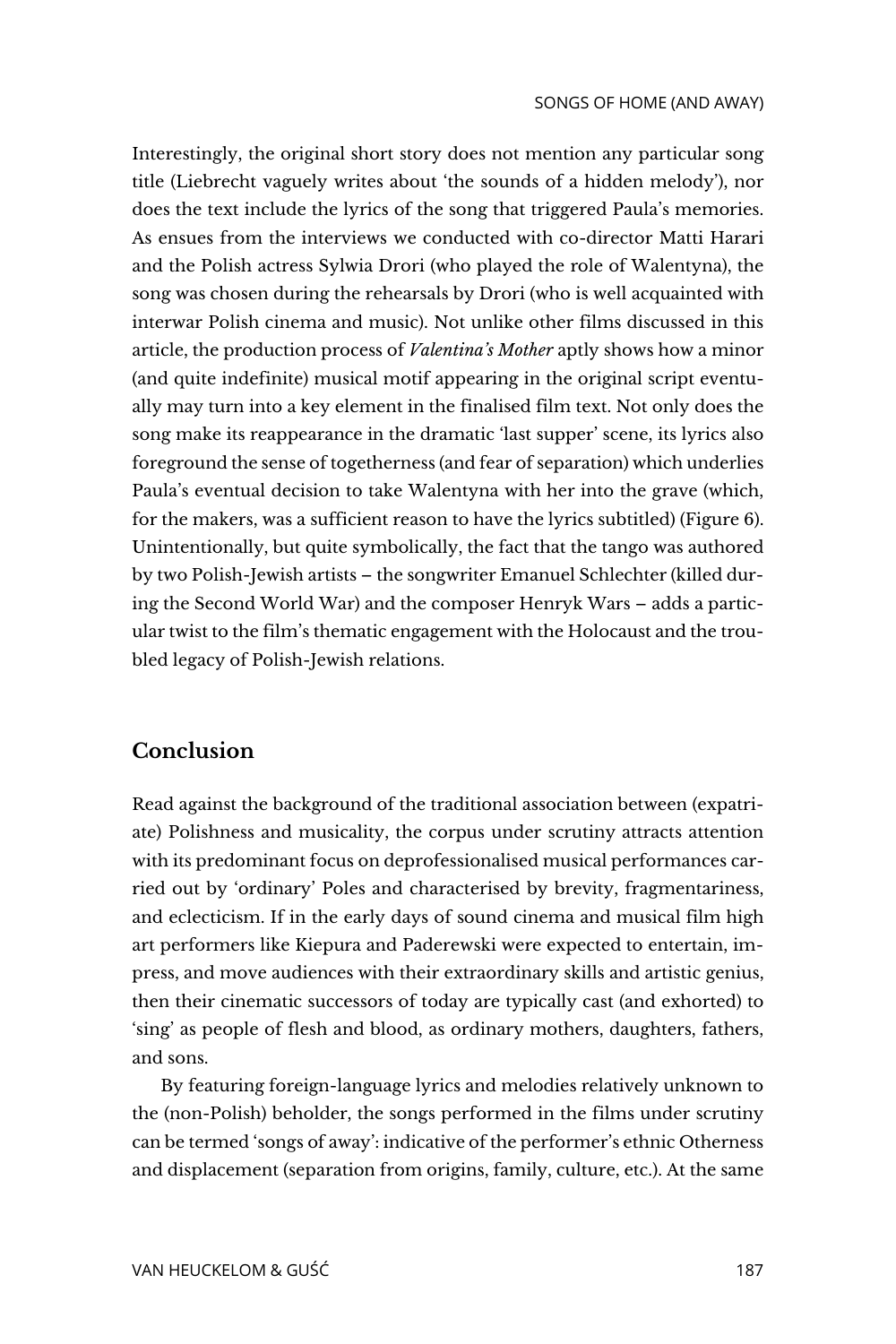time, however, as ensues from our analysis, a significant part of these performances take place in domestic or familial settings and seem to be subject to a certain degree of 'domestication'; witnessing the singing provides the local characters (who often come across as dysfunctional, traumatised, or disoriented) with the perspective of regaining and restoring the 'lost home' of their ancestors. Therefore, at the hands of the filmmakers (and actors) involved, traditional Polish songs that typically revolve around protective domesticity and bonding (especially lullabies) cinematically transform into 'songs of home' – as illusory as this 'home' may be – and hint at the possibility of reinstalling a sense of domesticity and intergenerational affinity at the core of the local household.

Undoubtedly, the 'multidirectional' shape of the nostalgic soundscapes that reverberate in these film productions sets the Polish sample apart from the strongly rooted view of nostalgia as the typical affliction of 'homesick' expatriates. Furthermore, when compared to the soundtrack-related approaches that prevail in films about postcolonial migrants and ethnics – multicultural hybridisation, (sub)cultural resistance against the mainstream, orientalisation – the corpus described in this article cannot but strike us with its highly different take on ethnically-coded music. Inasmuch as the racial markedness of the Polish immigrant protagonists (as 'Whites') creates visual ambiguity and makes them indistinguishable from the local characters, the musical performances in which they engage do not radically change their position within the diegesis but instead typically cast them in the role of 'close relatives' capable of taking up substitute familial roles in the dysfunctional host community. Or, to put it in a different way, even if the actual lyrics and melodies of the songs remain opaque for the non-Polish beholder, the recurring trope of 'multidirectional nostalgia' makes clear that the musical performances are able to evoke a significant sense of familiarity and recognition in those who witness them.

Ultimately, the fact that this prominent motif makes its appearance in a variety of cinemas across (and beyond) Europe suggests that the traditional association between Polishness and musicality rather than disappearing altogether has taken up a new form, becoming largely adjusted to the contemporary reality of economy-driven migration and mobility across the European continent. To what extent this new 'sonic' paradigm of expatriate Polishness is in tune with the representation of other 'White' immigrant groups – especially those from the former Eastern Bloc – remains to be seen (and heard).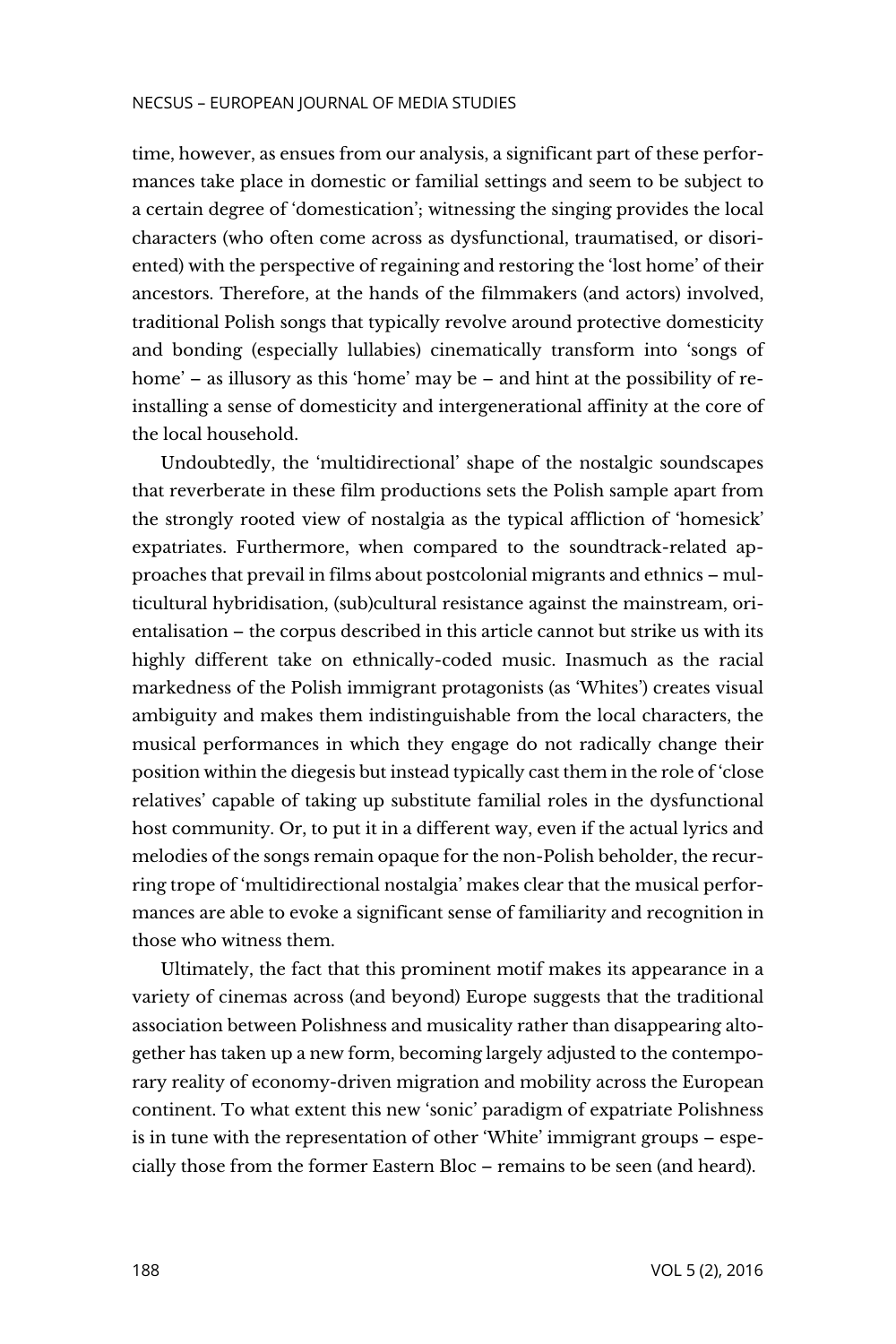## **Authors**

Kris Van Heuckelom teaches Polish language, literature, and culture at KU Leuven (Belgium). His research interests include modern Polish literature, translation studies, migration studies, memory studies, visual culture, and film. He co-edited (together with Dieter De Bruyn) the volume *(Un)masking Bruno Schulz: New Combinations, Further Fragmentations, Ultimate Reintegrations* (New York-Amsterdam: Rodopi, 2009) and contributed to the multi-authored volume *Polish Literature in Transformation* (edited by Ursula Phillips with the assistance of Knut Andreas Grimstad & Kris Van Heuckelom; Berlin-Münster: LIT Verlag, 2013). He is the co-editor (together with Leen Engelen) of *European Cinema after the Wall: Screening East-West Mobility* (Lanham: Rowman & Littlefield, 2014) and is preparing a monograph on the representation of Polish migrants in European cinema.

Iwona Guść is an Early Career Fellow at Lichtenberg-Kolleg (the Göttingen Institute for Advanced Study) where she works as a postdoctoral researcher within the international project The Diaries of Anne Frank: Research-Translations-The Critical Edition. Her research and teaching encompass Holocaust literature, Polish postwar culture, Polish-Dutch cultural transfers, and Polish migration to the Netherlands. She received her PhD from the Department of Arts, Culture, and Media Studies at the University of Groningen (January 2012). Between 2010 and 2014 she worked at the NIOD Institute for War, Holocaust, and Genocide Studies in Amsterdam, on a project about contemporary antisemitism in a global context.

#### **References**

Blum-Reid, S. 'Gatlif's manifesto: Cinema is travel' in *Open roads, closed borders: The contemporary Frenchlanguage road movie*, edited by M. Gott and T. Schilt. Bristol: Intellect, 2013: 203-217.

Boym, S. *The future of nostalgia*. New York: Basic Books, 2001.

- Flinn, C. *Strains of utopia: Gender, nostalgia, and Hollywood film music*. Princeton: Princeton University Press, 1992.
- Gladsky, T. *Princes, peasants, and other Polish selves: Ethnicity in American literature*. Amherst: University of Massachusetts Press, 1992.
- Göktürk, D. 'Sound bridges: Transnational mobility as ironic melodrama' in *European cinema in motion: Migrant and diasporic film in contemporary Europe*, edited by D. Berghahn and C. Sternberg. Basingstoke: Palgrave MacMillan, 2010: 215-234.

Gorbman, C. *Unheard melodies: Narrative film music*. London: BFI, 1987.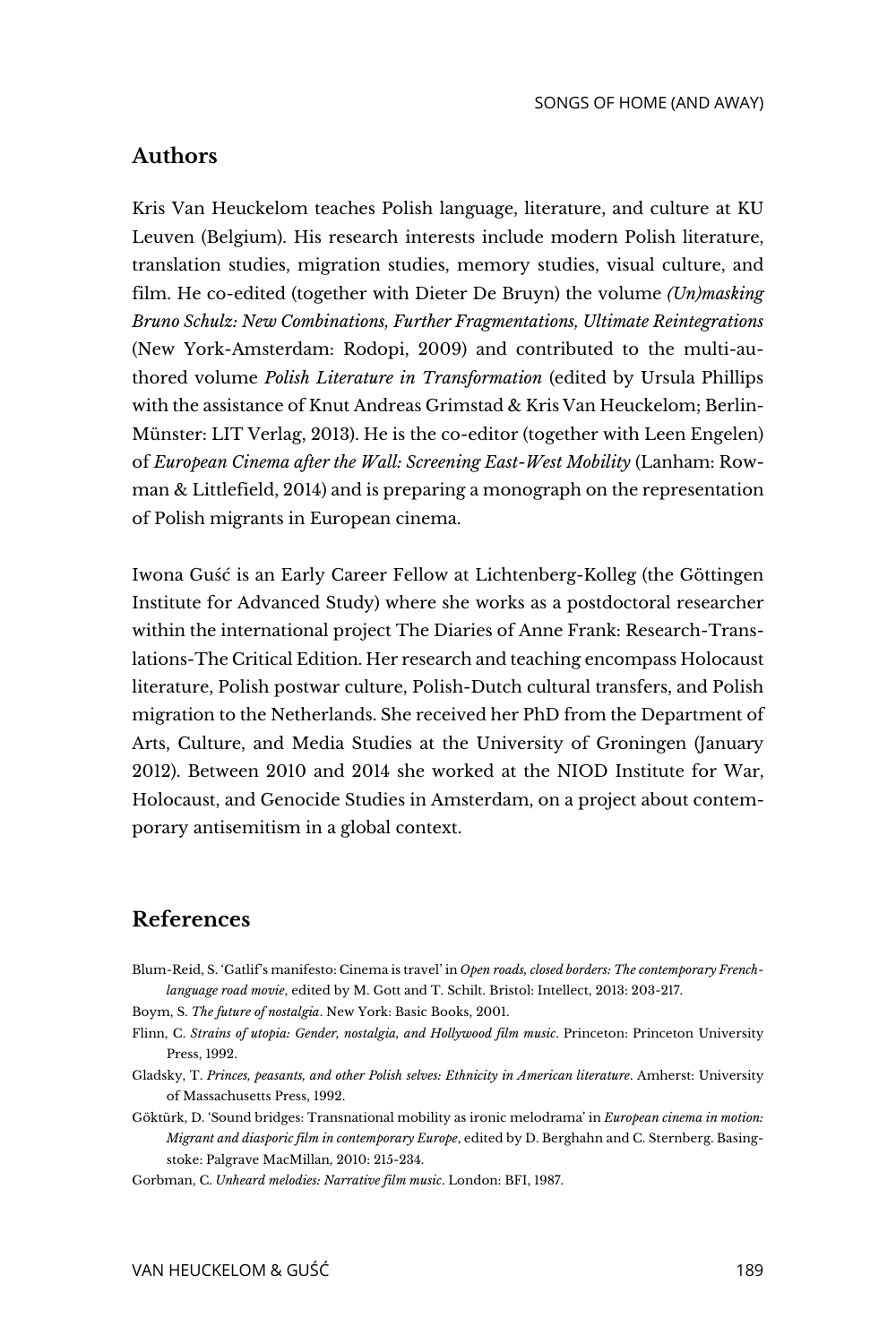#### NECSUS – EUROPEAN JOURNAL OF MEDIA STUDIES

Guarracino, S. 'Musical "contact zones" in Gurinder Chadha's cinema', *European Journal of Women's Studies*, Vol. 16, N° 4, 2009: 373-390.

Kieślowski, K. and Piesiewicz, K. *Three colours trilogy: Blue, White, Red*. London: Faber and Faber, 1998.

- Loshitzky, Y. *Screening strangers: Migration and diaspora in contemporary European cinema*. Bloomington: Indiana University Press, 2010.
- Mas<sup>[</sup>]nicki, J. *Niemy kraj. Polskie motywy w europejskim kinie niemym (1896-1930).* Gdan<sup>[]</sup>sk: Słowo/obraz terytoria, 2006.
- Orlando, V. 'From rap to raï in the mixing bowl. Beur hip-hop culture and banlieue cinema in urban France', *Journal of Popular Culture*, Vol. 36, N° 3, 2003: 395-415.
- Powrie, P. 'Soundscapes of loss. Songs in contemporary French cinema' in *A companion to contemporary French cinema*, edited by A. Fox, M. Marie, R. Moine, and H. Radner. Oxford: Blackwell Publishing, 2015: 527-546.

Reyland, N. *Zbigniew Preisner's Three colors trilogy: A film score guide*. Lanham: Scarecrow Press, 2012.

#### **Notes**

- We would like to thank the anonymous reviewers for their valuable comments on earlier versions of this article.
- [1] For all production-related information about the films discussed in this article see the table in the introductory section (Figure 1).
- [\[2\]](https://necsus-ejms.org/songs-home-away-ethnically-coded-diegetic-music-multidirectional-nostalgia-fiction-films-polish-migrants/#_ednref2) See Guarracino 2009, Göktürk 2010, and Blum-Reid 2013.
- [\[3\]](https://necsus-ejms.org/songs-home-away-ethnically-coded-diegetic-music-multidirectional-nostalgia-fiction-films-polish-migrants/#_ednref3) See Orlando 2003.
- [\[4\]](https://necsus-ejms.org/songs-home-away-ethnically-coded-diegetic-music-multidirectional-nostalgia-fiction-films-polish-migrants/#_ednref4) Loshitzky 2010, p. 33.
- [5] We would like to thank the following film practitioners for their valuable input during the preparation of this article: Andrzej Maria Borkowski (actor, *Stormy Monday*), Agnieszka Czekańska (actress, *Weary Eyes*), Sylwia Drori (actress, *Valentina's Mother*), Matti Harari (co-director, *Valentina's Mother*), Mona J. Hoel (director, *Cabin Fever*), Kees van der Hulst (screenplay writer, *The Polish Bride*), Marco van Geffen (director, *Among Us*), Michael Klier (director, *The Grass is Greener Everywhere Else*), Marta Klubowicz (actress, *The Grass is Greener Everywhere Else*), Joanna Kulig (actress, *The Woman in the Fifth*), Reidar Jönsson (screenplay writer, *Expectations*), Sara Johnsen (director, *Upperdog*), Stanisław Latek (assistant director, *Blanc*), Christophe Van Rompaey (director, *Lena*), Dorota Zięciowska, (actress, *Stormy Monday* & *Heart of Stone*).
- [6] Boym 2001, Flinn 1992, and Powrie 2015.
- [7] Gladsky 1992, p. 31.
- [8] Ibid., p. 32.
- [9] Maśnicki 2006, pp. 22-42.
- [10] See, for instance, Kiepura's role in *Ich liebe alle Frauen* (I Love All the Women; Carl Lamac, 1935) and Paderewski playing himself in *Moonlight Sonata* (Lothar Mendes, 1937).
- [11] According to pre-production plans, *The Polish Bride* was supposed to have even more traditional Polish tunes (folk songs), but these plans fell through (due to copyright issues). E-mail from Kees van der Hulst (28 July 2016).
- [12] Kieślowski & Piesiewicz 1998, pp. 116-117. See also Reyland 2012, pp. 264-265.
- [13] *The Grass is Greener Everywhere Else*, *Upperdog*, *Valentina's Mother*.
- [14] *Weary Eyes*, *The Woman in the Fifth*.